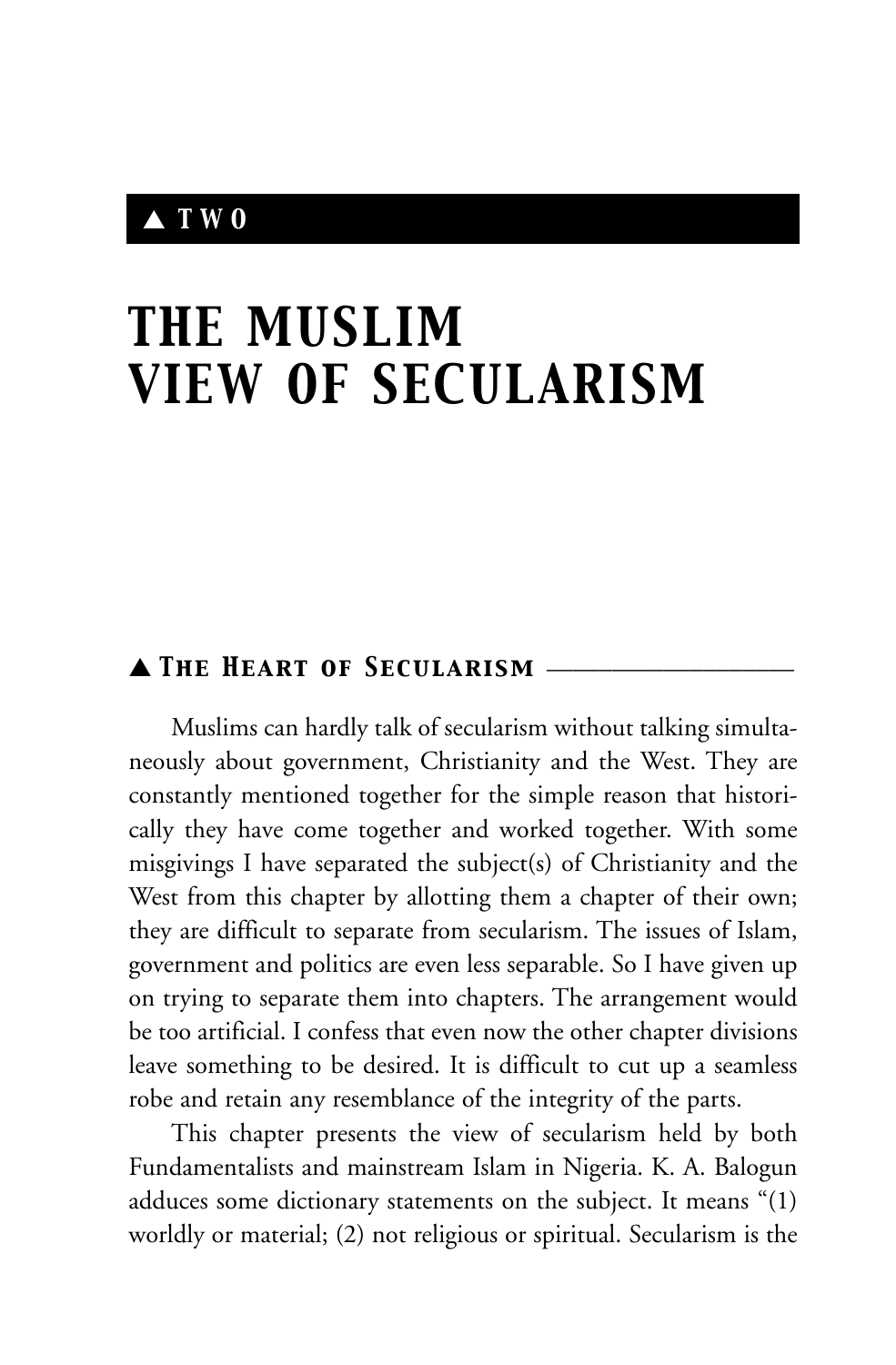view that morality and education should not be based on religion." He suggests a second definition: "non-adoption of a state religion." This he describes as "a more positive platform whereby the government recognizes the existence of religion and the spirituality of the people without necessarily taking an official position either in its favour or against it." Here people are free to adopt and practice the religion of their own choosing. "This system does not of necessity encourage people to be religionless."1

Basically, according to Ado-Kurawa, "secularism is the separation of the worldly from the spiritual." He identifies at least three other important features of secularism. First, the supremacy of reason over divine revelation. Secondly, "the subordination of religion to temporal authority." Thirdly, the elevation of material fulfillment over spiritual needs. Even though it is not necessarily atheistic, secularism was "influenced by social, political and philosophical theories that are actually anti-religious."2

Ibraheem Sulaiman3 describes the "secular attitude" as one that "tends to ignore all matters pertaining to God and seeks to build a system of life and an attitude of mind that is distrustful of God." Elsewhere, he writes, "Secularism is simply an attempt to run a society on a basis other than religion."4

Musa Sulaiman—notice the different first name—describes secularism as an attempt "to reconstruct society without reference to God or future life. The emphasis is primarily on one's happiness in this material world." One of its main objectives is the "deconsecration of values by rendering morality relative and questionable." It promotes the "desacralization of politics," a fancy term for the separation of politics and religion. Sulaiman ends his discussion with the sad observation that "virtually every sector of our life is being secularised."5

Banu Az-Zubair has recently written a lengthy paper that has circulated the world via e-mail. It is significant enough to attach it as Appendix 1. However, with the second part of the paper emphasizing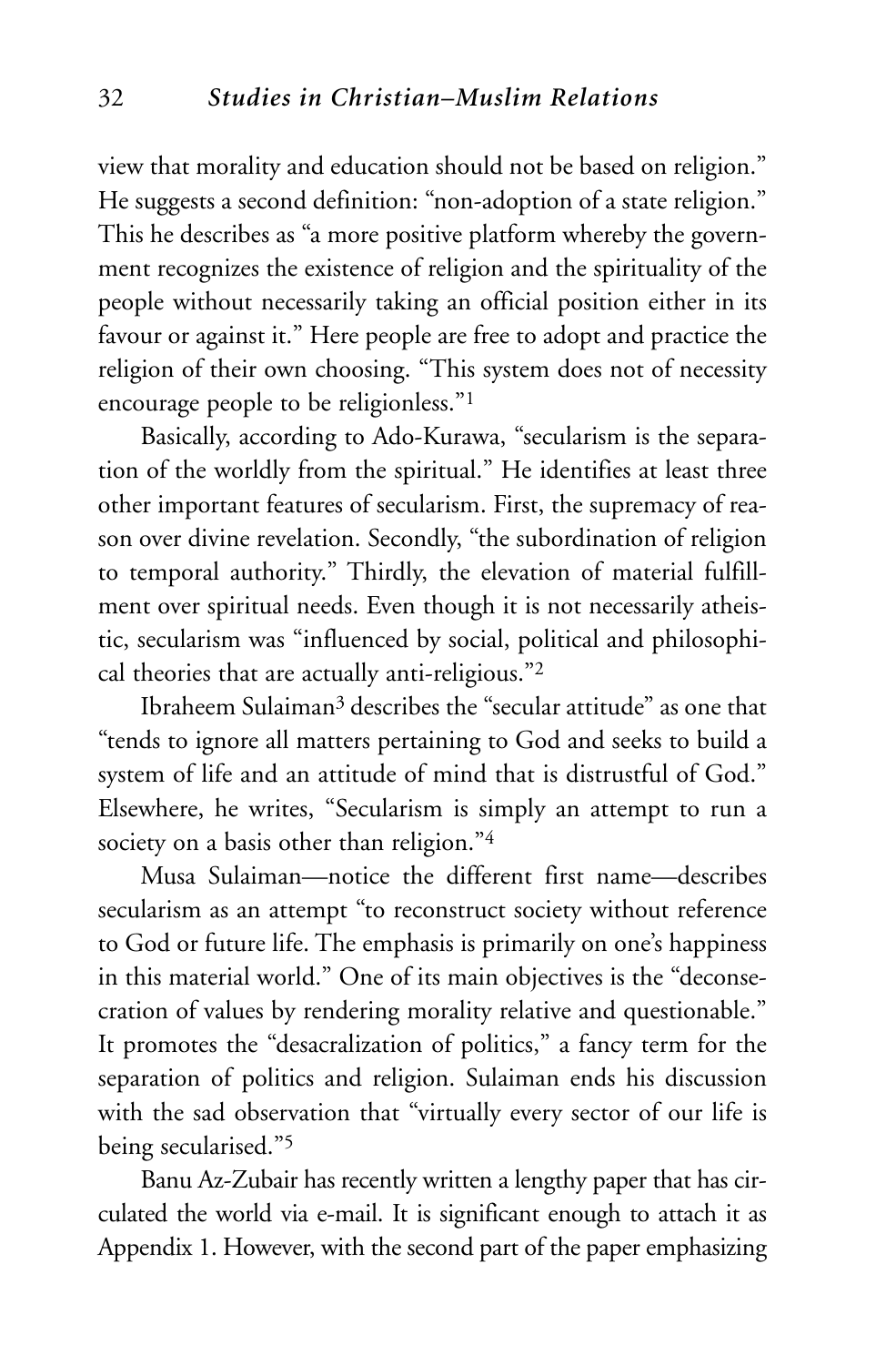sharia, I attach only the first part to this monograph. Since you have access to his own words, I restrict myself to the following comments of his. He considers the discussions in Nigeria as a "robust manifestation of an evolving democracy" and suggests that "the principles that should guide all concerned" are those of "fairness, due consideration and love of peace. It is with these principles in mind that I address the issues of secularism, Shariah and the Nigerian Constitution."

Stating the obvious, he emphasizes that Nigerians are a "deeply religious people and our religious belief is a fundamental part of our individual and collective identity." In this environment, religion and politics cannot be separated according to the dualistic scheme of the secular and the spiritual. Islam and Christianity are alike in this respect, except that the latter has deviated from its roots and has undergone secular transformation. He interprets secularism as the "negation of anything with spiritual essence. It is the preservation of vanity and the destruction of virtue—the opposite of sanctity." He asks, "But why did our founding fathers choose federalism? What is the link between the state and secularism?"

Since Hausa has no term for "secularism" or its derivatives and synonyms, the anonymous author of a Hausa-language article in *Nasiha*<sup>6</sup> created his own: "*sekkulanci."* It being an unfamiliar word in Hausa, the author explains it several times in the article to mean, "secularism (the separation of religion and politics)."7 He attributes a range of meanings to the term. "In summary," he writes, "secularism means: (1) To give a church leader permission to pass by the church and be at ease, while he dislodges religion; (2) The church has its properties such as their schools or hospitals, forcefully appropriated by the government; (3) Religion plays no role in the lives of people."8

Awwal Hamisu Yadudu put it this way:

*Secularism or secularization of society and its institutions is a political arrangement which is predicated on the twin understandings that (a) there shall be a separation between church*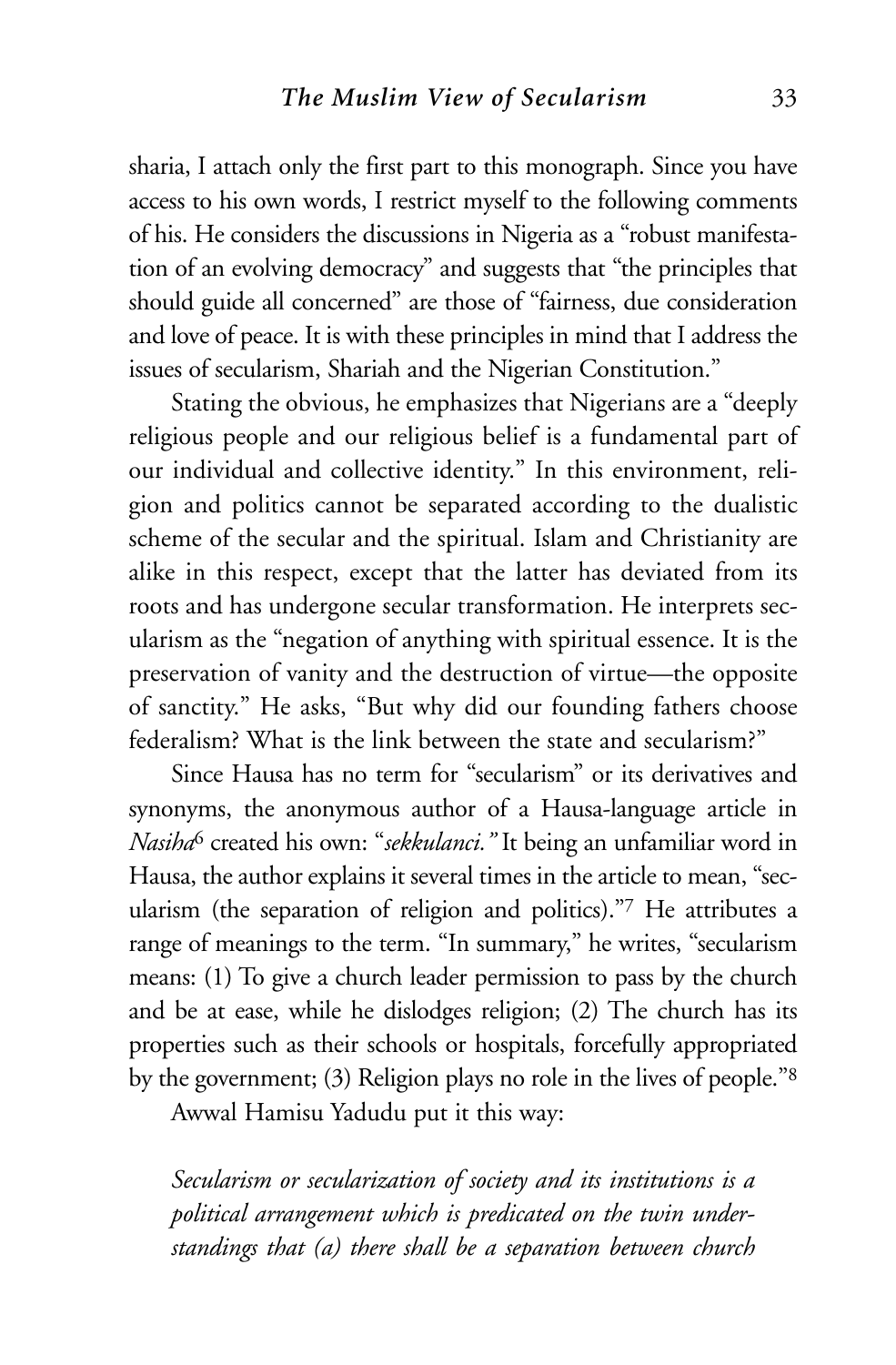*and state and (b) that religion shall have no relevance and must be confined only to the private life of individuals. Consequently, public affairs shall in no way be influenced by religion.*<sup>9</sup>

Husaini Hassan views the essence of secularism to be the separation of church and state. It divides life into two compartments. In the one, the church, spiritual and moral forces operate. In the state, policies rest on the power of security institutions.10

Another anonymous author in *Nasiha* comments on democracy. Neither Arabic nor Hausa had that word until they borrowed it from English. In Hausa it emerged as "*dimokuradiya."* English, on the other hand, has no word for "*siyasa,"* a term usually translated as "politics." The problem is that "politics" carries a secular meaning, while "*siyasa"* is so closely tied up with religion that it has a far deeper meaning than "politics," so that the latter is really an inadequate translation. So the author concludes that, really, English does not have a term for "*siyasa."* Democracy, being a political arrangement or concept, "has nothing to do with religion. It does not even know it and does not make use of its laws. Thus it is necessary that we distinguish between Pagans and Muslims, between democracy and *siyasa.* Democracy represents a Pagan way of life. Islam is very different. But to say that *siyasa* has nothing to do with religion amounts to heresy."

It is easy to distinguish the two views, according to this author. You will find that almost every democratic jurisdiction or authority goes against the spirit of the Qur'an. *Siyasa*, on the other hand, will not succeed without close ties to Islam and to a people whose lives are governed by Muslim institutions. Actually the two ways relate to each other as "*kishiyoyin hanyoyi,"* i.e., they are opposites or competitors. So, when people talk of religion and *siyasa*, do they mean *siyasa* or democracy? In Islam religion and *siyasa* go together. If you are involved in the one you are in the other as well; they cannot be separated.11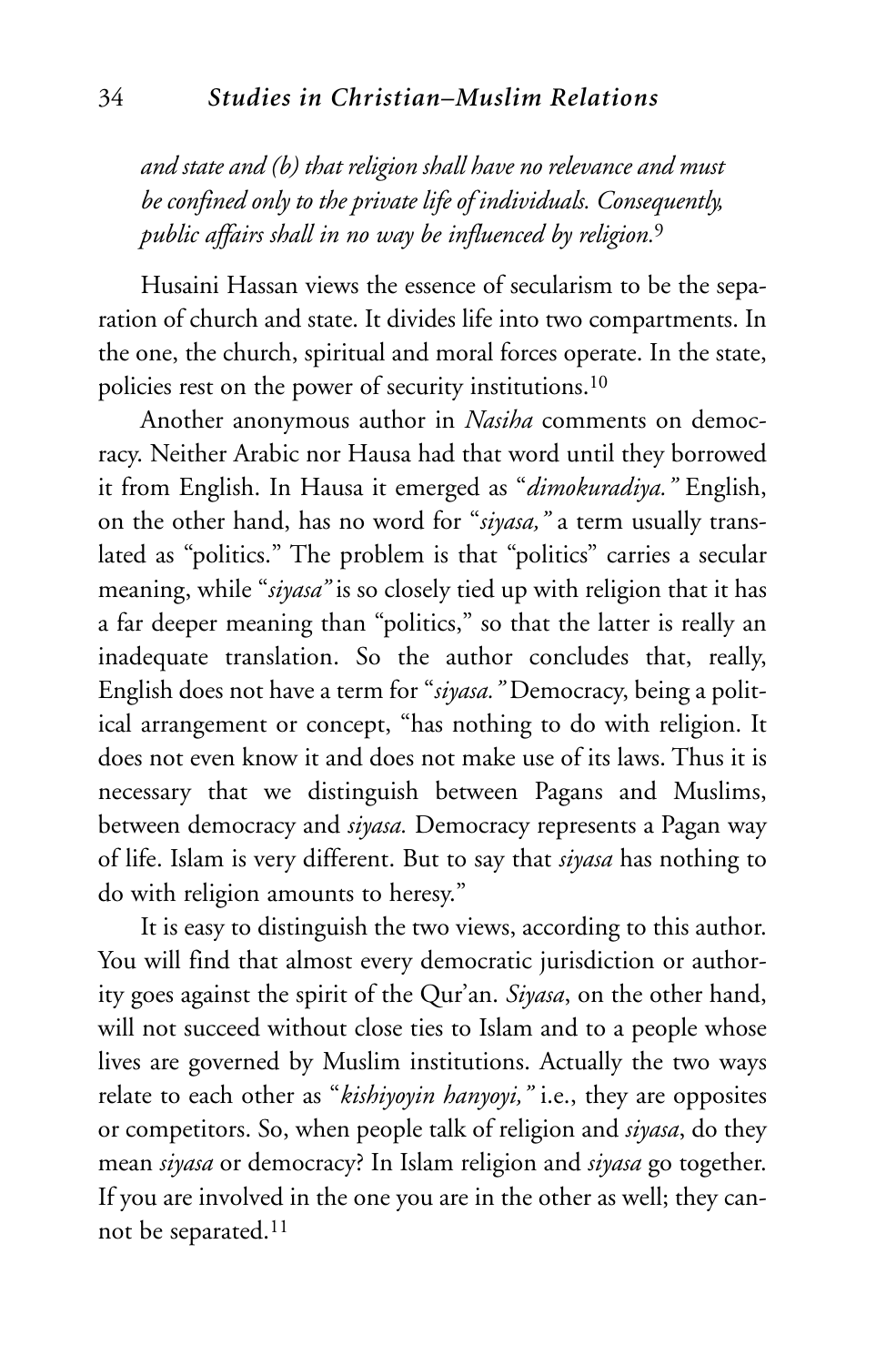## ▲ *Miscellaneous Quotations*\_\_\_\_\_\_\_\_\_\_\_\_\_\_\_\_\_\_

*"Secularisation, which is assumed to be the order of the day, is defined as 'the deliverance of the human being from religious and metaphysical control over his reason and language.*'"—Yusuf L. Hadeijia.12

*"Secularism in my dictionary means: (1) the view that morality shouldn't be based on religion; (2) something worldly or material, not religious or spiritual"—*Ibrahim Aliyu.13

Secularism is "*Ba ruwan addini da siyasa." "Arna ne da tsarinsu na kafirci wato 'sekula' (da Turanci) aka raba addini da sauran ayyukan dan Adam." "Kiristoci ne suka yi wata tsanya tsakanin al'amuran Duniya da na Lahira. A wajensu ibada daban, sauran hidimomin yau da kullum kuma daban. Tirkashi! Saboda haka ba a maganar addini sai in an je wajen 'sallah'"—*Anonymous author in *Nasiha.*<sup>14</sup>

#### *Secularism: Antithesis to Islam*

Most Muslims regard secularism as a scourge that needs to be fought off. It is seen as the very antithesis of Islam. Both mainstream and Fundamentalist Islam are totally repelled by the Nigerian Christian call for secular government. "It is a rival [*kishiya*] to Islam. It is a rival to our religion,"15 declares one *Nasiha* author. Other meanings of *"kishiya"* are "co-wife," the primary meaning, and "opposite." This negative attitude should not surprise anyone in view of the fact that Muslims understand secularism as endorsing and even hoping for the demise of religion in general and Islam in particular. Secular France, the home of the French Revolution and of brotherhood, liberty and equality, allegedly favours the "withering away" of "separate communities." However, Islam has refused to "discard its identity for the secularly imposed world view."16

Ibraheem Sulaiman writes in almost apocalyptic style about two antagonistic powers in the world, Islam on the one hand and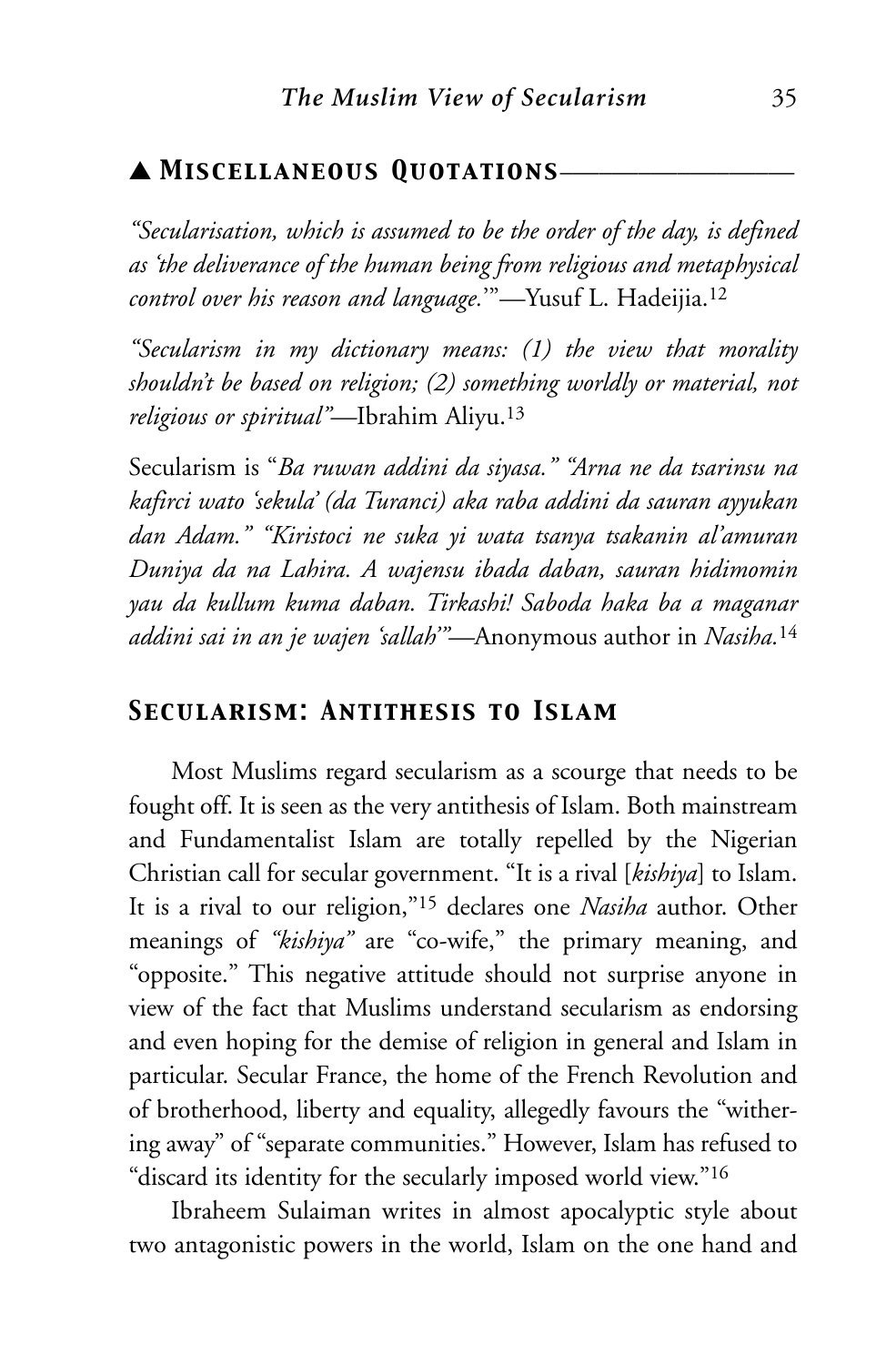the Western together with former Eastern blocks on the other, with their secular world view. This world view is represented by Gog and Magog, two huge statues in front of the Guildhall in London, but also terms reminiscent of Biblical apocalyptic literature. These statues, according to Sulaiman, have stood there since ancient times and "clearly have great bearing and connection" with ancient Britons and their gods. Those forces will one day unleash a "catastrophe of unimaginable proportion." They will bring "distress and ruin" to Islam. The "distinguishing feature" of the civilization these terrible forces will unleash is that it is "one-eyed, i.e., it knows only the material side of life and has no knowledge or concern for the spiritual." They represent "the forces of materialism, or a civilisation dedicated entirely and exclusively to secularism." This civilization "shines like a bright star pointing to [its] dazzling material achievements." Furthermore, it "will have a solid scientific base. It simply is technology personified." It will "create paradise on earth full of bodily pleasures, fantasies, luxury and unimaginable affluence." It will also "create hell on earth. It will build a world of deception, of luxury and of suffering." It will breed "such social diseases as alienation, loneliness, crime, corruption, degradation of man, leading in many instances to mental disorders and suicide and irreversible decline in society."

Sulaiman chafes under the "severe restraints" secularism "imposes on us in our search for a better way of life that flows from our belief and one that integrates all aspects of life into an organic whole." Islam should have no truck with it or make concessions to it. Neither should Islam compromise its "fundamental obligations to banish neo-colonialism17 from our soil." Instead, it should put the sharia once again on full course. Secularism is the great divide between Islam and Christianity. "In her blind belief in secularism," he writes, Nigeria "has failed to acknowledge the existence of the fundamental difference between Islam and Christianity in conception of life and methods of dealing with human problems." In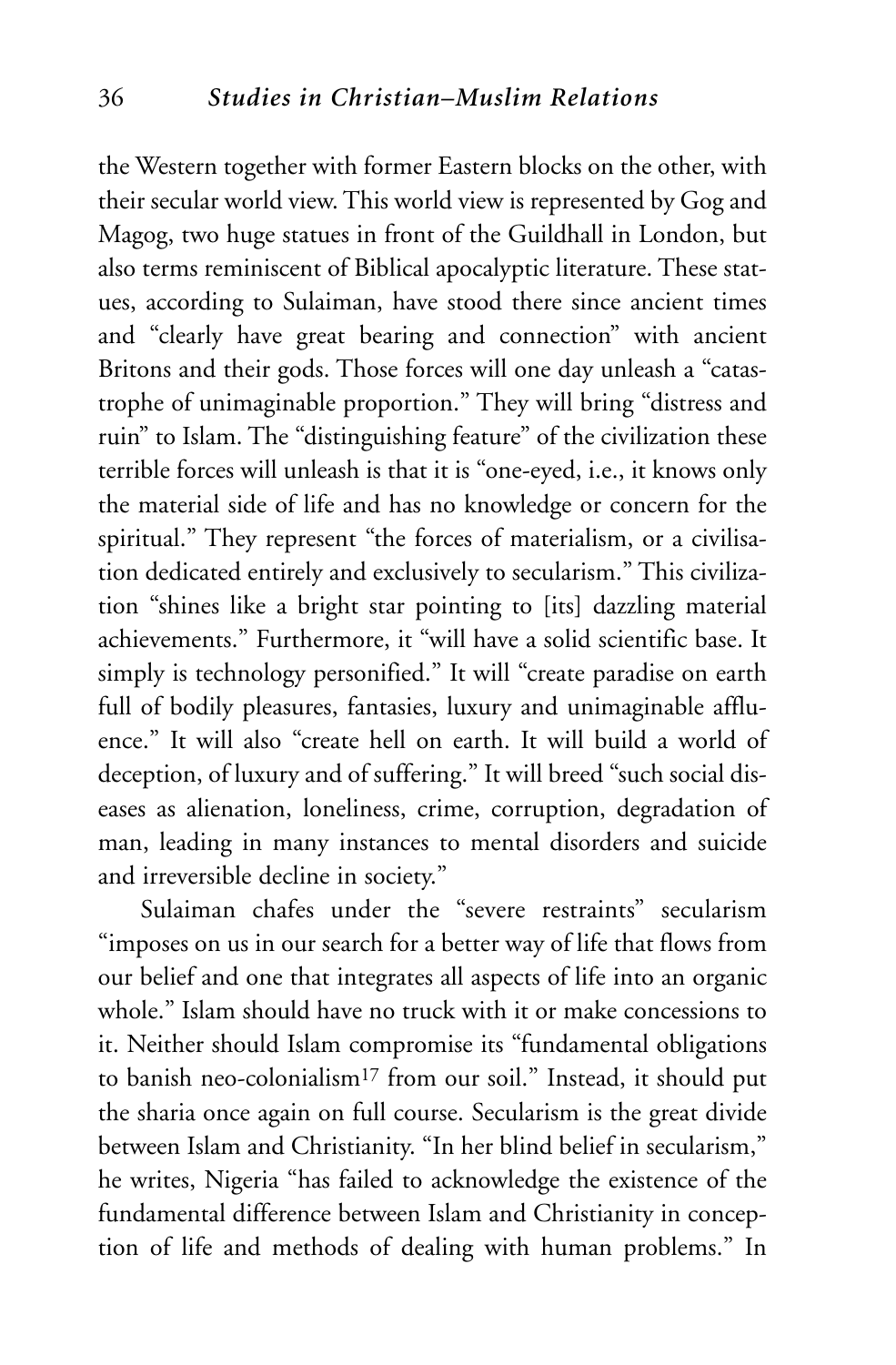short, he regards secularism as the great enemy of Islam, a basic dividing point or antithesis between Islam and Christianity. In its dualistic separations—the mundane from the spiritual and religion from state and politics—secularism is an anti-religious force, certainly anti-Muslim. Secular regimes are "instinctively anti-Muslim," Sulaiman declares.18

Sulaiman is hardly alone with his declaration of this antithesis. Writer upon writer repeats the theme. R. D. Abubakre identifies what he calls the "contradistinction between a spiritual and mundane life" as a "fundamental difference between Islam and other religions."19 El-Miskin suggests that secularism assumes that the "secular" and the "religious" aspects of life exist separately. This assumption, in fact, "is pivotal to the secular alternatives promoted in the Muslim world." Secularism separates concerns of "other-worldliness" from "the goodness of this life." This world has nothing to do with the hereafter. He further asserts that "Muslims are instinctively conscious that their religion inherently rejects secularism and consider it a dangerous misrepresentation of the interests of the human community."20 Secularists regard religion "at best as an individual ritual whose attraction will diminish as the young generation gets educated," according to Hassan Askari. They consider religion as "a reactionary force, an antithesis to progress."21 Secularism constitutes a threat to Islam. Bashir Tofa, the publisher of *The Pen* and *Alkalami*, as well as manufacturer of toilet paper and one-time presidential aspirant, asserts that, though secularism works against all religions, Islam is more threatened by it than any other.<sup>22</sup>

Ibrahim Avagi considers secularism "a deviation from the Creator's 'Fitrah'," i.e., the law of creation. By his creation or nature, man is a religious being. "There is no society without a religion," he asserts. Secularism arises when a society

*rejects the laws and way of life ordained by the Creator and adopts their own inventions. A secular state is a nation where*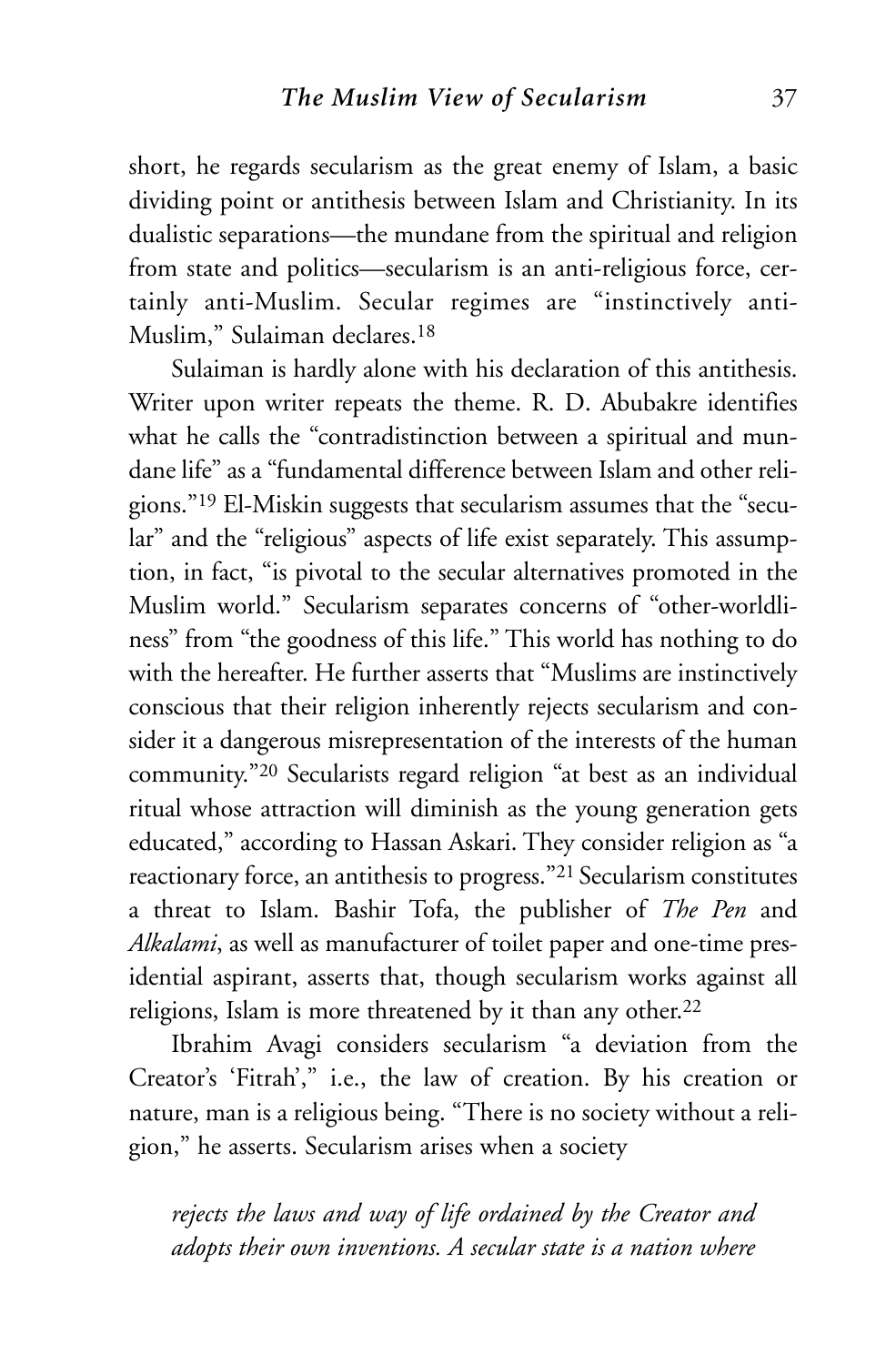*only the material existence of man is important. Secularism rejects the religious or spiritual existence of man in society. The laws of such a society are based on the denial of …man as a religious being. Secularism is, therefore, a perverted system.*<sup>23</sup>

To deny or to pervert, that amounts to an antithesis, two hostile opposites.

While many Christians locate *the* antithesis with Islam in their respective views on Jesus Christ, many Muslim writers locate it in the dualism that is part of the secular territory. Az-Zubair vehemently rejects secularism. "We reject, totally" its validity, also as it appears among its "clones" within Islam, "clones" referring to "secular" modernist Muslims whom we will hear more about later in this volume. "Islam totally rejects any application to itself of the concepts of secularism, as they do not belong and are alien to it in every respect."24

Though he often agrees with and even admires Sanusi, a bankerscholar sometimes berated by fellow Muslims as a secular modernist, Abdullahi Bello cannot go along with his plea for compromise and cooperation with non-Muslims. He does not use the terms "secular" or "antithesis" in his paper, but his discussion is all about these two concepts. He asks a series of rhetorical questions. "How can we build a more religious society, when we have many religions that are sometimes diametrically opposed to each other?" How can we develop our economics, politics, culture together, when major concepts are completely different? The issue of usury is a wedge in economics between the religions. The multicultural and multi-religious values of Nigeria are "to a very large extent incompatible with our [Muslim] values." "How can we be comfortable with a system that places people, not God, as [the] sovereign power?" He concludes, "We cannot afford to compromise our identity and accept the present arrangement which has its roots in imperialism."25

Not only does secularism trivialize religion by spiritualizing it and separating it from the rest of life, but it ends up turning religion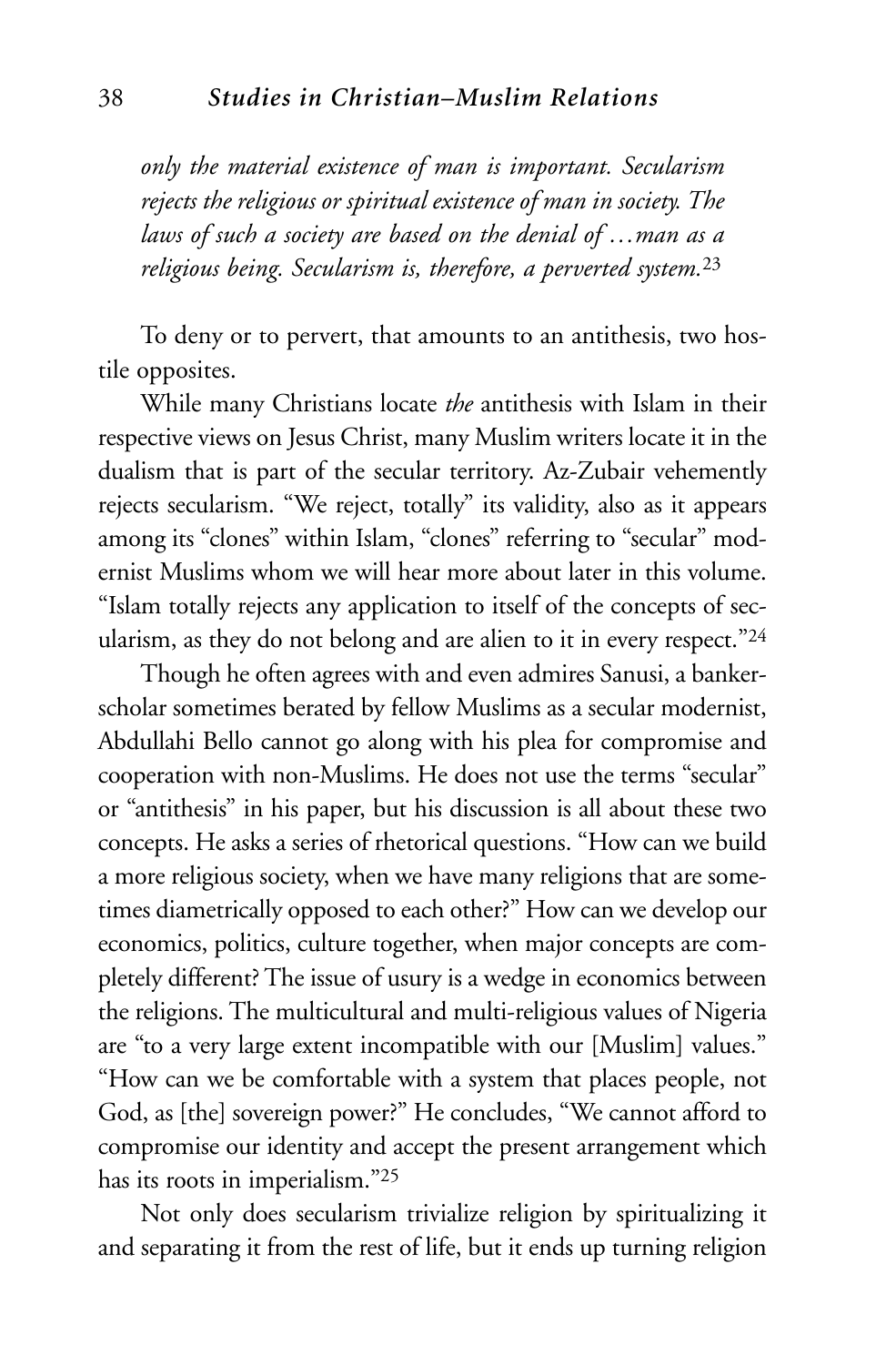exactly into what many Nigerian Christians say it should be, namely "a strictly private matter,"26 a concept Muslims revile against wholeheartedly. In short, secularism and Islam are mutually exclusive. Secularism competes with Islam for the minds and hearts of men and that, in Muslim theology, is nothing less than *shirk*, idolatry or heresy. This part of the discussion is reminiscent of Monograph Two, where we hear Muslim leaders revile westernized Muslims.

Islam, Ado-Kurawa insists, is "fundamentally different" from secularism in that Islam is "rooted in both the spiritual and temporal." The *major* difference between Islam and Western Christianity is that

*Islamic society enjoys a unitive system, whereas the Western society has possessed a duality of systems. Islam advocates unity between physical and spiritual existence, between temporal and secular authorities and between faith and science. Thus the distinguishing aspects of Christianity and Islam is that Christianity is a religion of spiritualism, Islam is the totality of man's life.*

Ado-Kurawa explains that during the Middle Ages Muslims and Christians influenced each other, but this was cut off by the budding development of secularism. Because of this development "Islam and Christendom parted ways. They no longer had a common intellectual language with which they could address each other. This was because the West had put reason above revelation."27 Indeed, a formidable antithesis that has prevented communication, according to Ado-Kurawa.

Secularism is so antithetical to Islam that they cannot coexist in peace. "Secularism cannot succeed in any Muslim society without the use of force," Ado-Kurawa declared. Turkey with its secular regime, for example, is more authoritarian than democratic, with the military propping up the regime.<sup>28</sup> This is the basis also for Ibraheem Sulaiman's observation that "any attempt to bring about a secular political and social transformation in a Muslim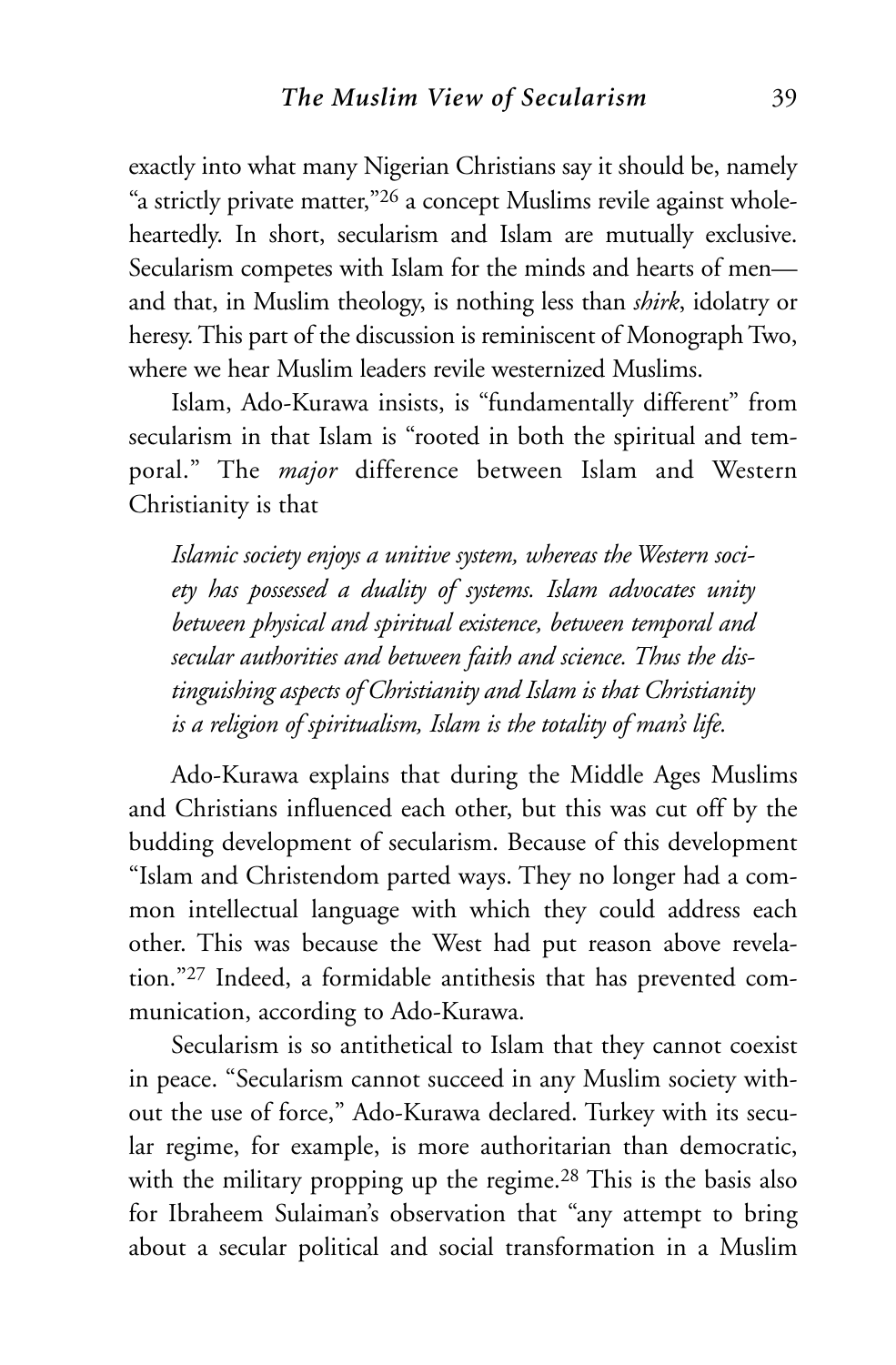society is bound to fail. Islam alone is the source of such a transformation."29 The two will not mix. Where it is attempted, it is always at the expense of Islam.

Muslims understand secularism as an attempt to reduce and eventually to scrap religion. However, Shittu thinks that it is impossible to scrap religion. Secularists—"agnostics" as he sometimes calls them—often think they have "no need for any divine ideology" and that religion is "unrealistic and a sham." However, "people who reflect would realise that the human senses are not all that reliable." "Reality," he observes, "can be achieved through religion." "We cannot live in a world without religion, because religion forms part of the natural and inherent culture of mankind." Therefore, Muslims cannot trust a non-religious man. "Religion is a fundamental factor in the life of man and is reflected in so many social factors." States without religion, such as the former Soviet Union, "who have no spiritual religion," worship human heroes like Stalin or Lenin in order "to fill the vacuum created in their souls. This practice manifests the inevitability of religion in the life of a human being. It is therefore an established fact that man has need to worship God and seek His divine guidance…."30 From this point of view, the antithesis runs between the need for God and rejecting Him as non-existent.

The antithesis is not merely an intellectual construct, but it also needs practical expression. Ibrahim El-Zakzaky, the leader of the Islamic Movement31 who featured prominently in Monograph Two, has intended for years that his movement work "towards the practical and revolutionary transformation of the country along the lines of Islam. This means, the preparation of Muslims for the inevitable clash with Kufr" [non-Muslims]. All of this was inspired by the Iranian revival. Students began to shout the slogan "Islam Only."32

*It is this secularism, this antithetical force that, according to Tofa, is the reason for the global Muslim revival. It is a reaction "against secularism which, those countries felt, had eroded their basic beliefs and therefore*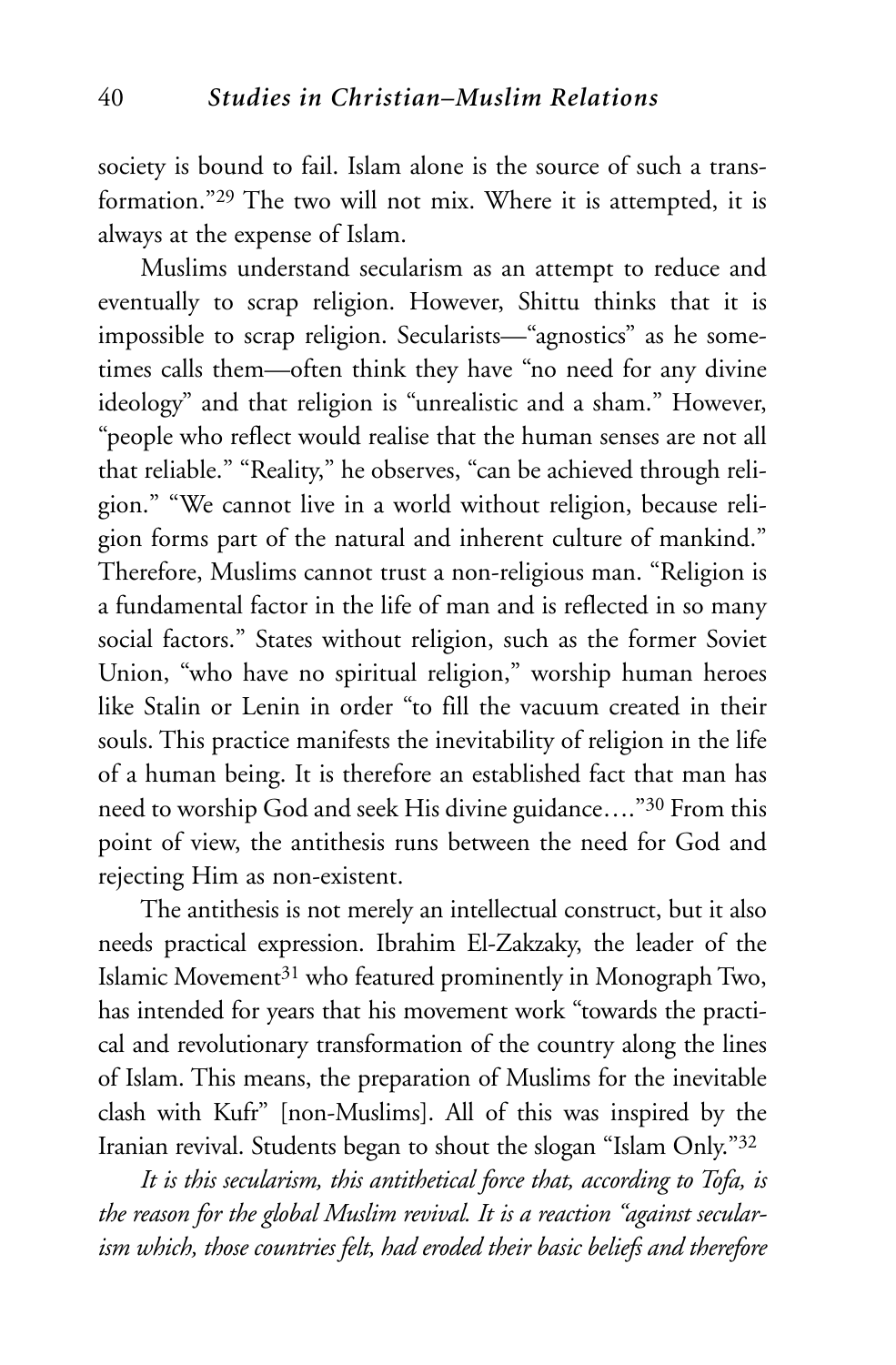*could no longer be tolerated." And it is Islam's rejection of this proud philosophy of superiority, its "resistance to secularity" that is "the prime whipper of Western-Christian's constant attack on Islam and Muslims."*<sup>33</sup>

The antithesis is real, but, absolute as it sounds, it does not necessarily preclude co-operation with or even learning from non-Muslims. Yusuf Hadeijia describes the Muslim point of view vigorously, but he also states, "This is not to suggest, however, that the secularists and the Muslims cannot peacefully coexist. Peaceful coexistence is a must."34 Similarly, Shittu occasionally expressed himself antithetically, but he is also open to the positive contributions and characteristics of non-Muslim societies. In Nigeria, it is a rare Muslim who speaks positively about ATR societies, but Shittu speaks highly about them as well as the efforts of Julius Nyerere of Tanzania and Tom Mboya of Kenya.35 This may be a case of socialist ideology overriding Muslim impulses.

This kind of accommodating spirit is a hopeful sign. In our final monograph we may hear more about that. In the meantime, with all these antithetical attitudes in the air, it may surprise you that there are signs of co-operation already now. Under the heading "Separation of Religion from Politics" below, we will read about Muslim and Christian politicians working together. It is actually a well established tradition in Nigerian politics. It is also found in other sectors. A few years ago, Governor Abubakar Habu Hashidu of Gombe State, during the very height of the sharia controversy, invited a conglomeration of Christian medical organizations from the United States of all places, to "build a permanent hospital in the state." He was "moved" with the "generous and humanitarian services" the Christian Medical Fellowship in conjunction with Pro-Health International and Eye Cure Africa had already rendered in his state and promised his full cooperation by providing "free land, access roads, potable water, electricity and that the settlement would be named after the pioneer medical director to be so appointed by Pro-Health International."36 In 2004, we find Hajiya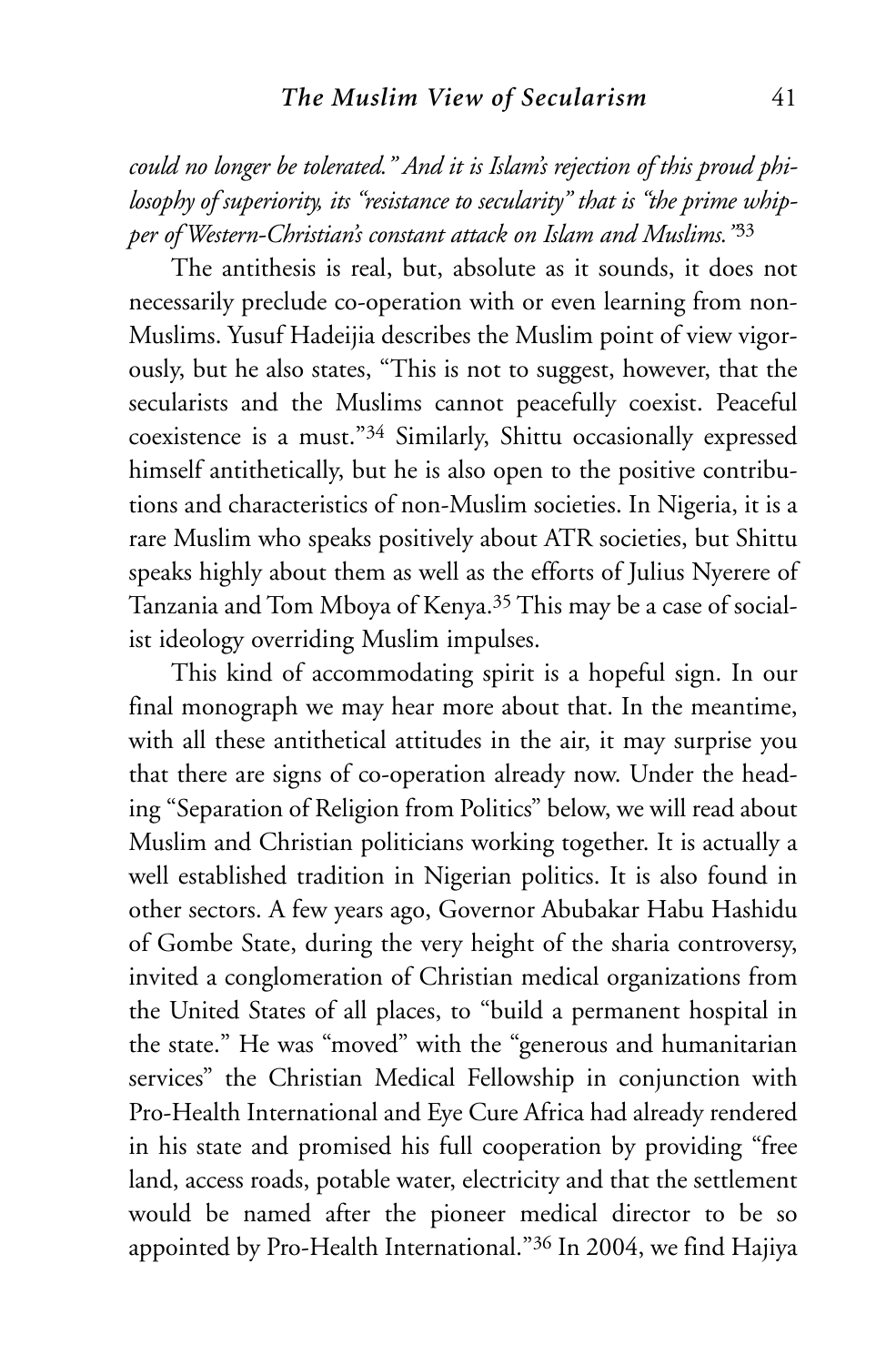Fatima Hamza opening a Muslim girls secondary school "that will combine Western and Islamic education," something that in itself is not new at all. The school was founded as a corrective, because almost all Kaduna schools use *only* a Western curriculum. Nevertheless, it would be open to Christians as well, with the promise that no attempt at conversion would be made. Hamza explained that she was the product of a Christian school where no one pressured her to become Christian.37 This is the kind of cooperative spirit one would hardly expect from the antithetical attitude and it gives us reason for hope. Antithesis, yes, but with hopeful signs of positive co-operation.

While Muslims claim to understand secularism, they are quite convinced that secularists do not understand Islam. There is a serious and inherent flaw in the secular perspective. Muhammad Tawafiq Ladan has described this flaw so vigorously and so well that I include his article as Appendix 12.38 There is no way I can express it better than he did. His statements square fully with my oft-stated opinion that secularism is blindfolded when it comes to religion and suffers from serious tunnel vision. Though he does not make a big point of it, Ibraheem Sulaiman shrugs off his Christian compatriots, the "secular element," who "blindly and arrogantly" insist that "everybody must live according to their own way."39 It sounds all too familiar and seems to reflect universal experience with secularism.

One question that arises is whether one can generalize the antithesis. Is there only an antithesis between Islam and secularism, along with the other members of the "unholy triad," or does it extend to the entire non-Muslim world? Sometimes it seems like the latter. The reason for the confusion here is that Nigerian discussions are restricted to the context of Western Christianity and largely ignore other world religions. Sheikh Ibrahim Saleh, for example, said that Muslims do not seek guidance from any other law or people. They do not follow the opinion of either East or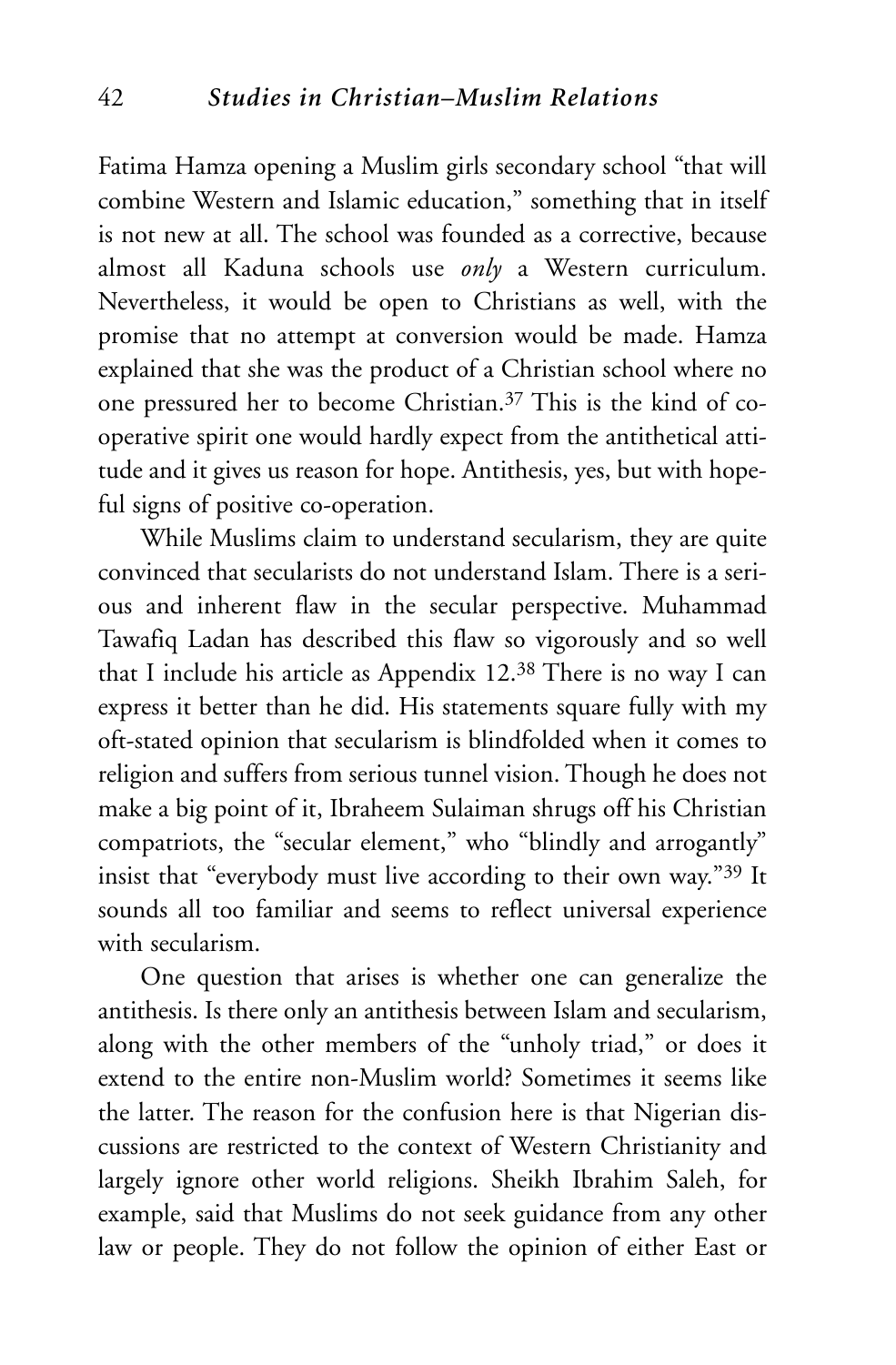West, Russia or America. These are all different people who have their own cultures that are different from Islam.<sup>40</sup> That sounds like an absolute antithesis.

However, in the same interview, the same sheikh affirms that it is quite legitimate for a Muslim to receive education at the hands of non-Muslims. He illustrates this historically by showing how the Prophet Muhammad freely used clothes made by non-Muslims. Early Muslims utilized the products and inventions of other cultures liberally. The same holds for science and technology. Muslims should embrace them freely.<sup>41</sup> Of course, Muslims passed on the legacy of the Greeks to the West. This attitude of qualified openness to other cultures, even that of the much-vilified West, marks even Fundamentalists. This can be seen especially in their eager embrace of Western scientific education that shines through in most of these monographs.

#### ▲ *Selected Quotations* \_\_\_\_\_\_\_\_\_\_\_\_\_\_\_\_\_\_\_\_\_\_\_\_\_

*"Fundamental disagreements remain among Muslims over divine versus popular sovereignty. Some have argued that if democracy is conceived as a limited form of popular sovereignty, restricted and directed by God's law, this is not incompatible with Islam, while [others] argued that Islam is the very antithesis of secular Western democracy based solely on the sovereignty of the people."*

*"For many Muslims, however, the secular state is viewed as an instrument used to undermine religious heritage and deny the relevance of moral teachings to public life. While this perception has an element of truth, it does not necessarily depict the general nature of Western secularism. Evidently, Muslim perceptions of secularism are not formed through an understanding of the original purpose and historical circum-*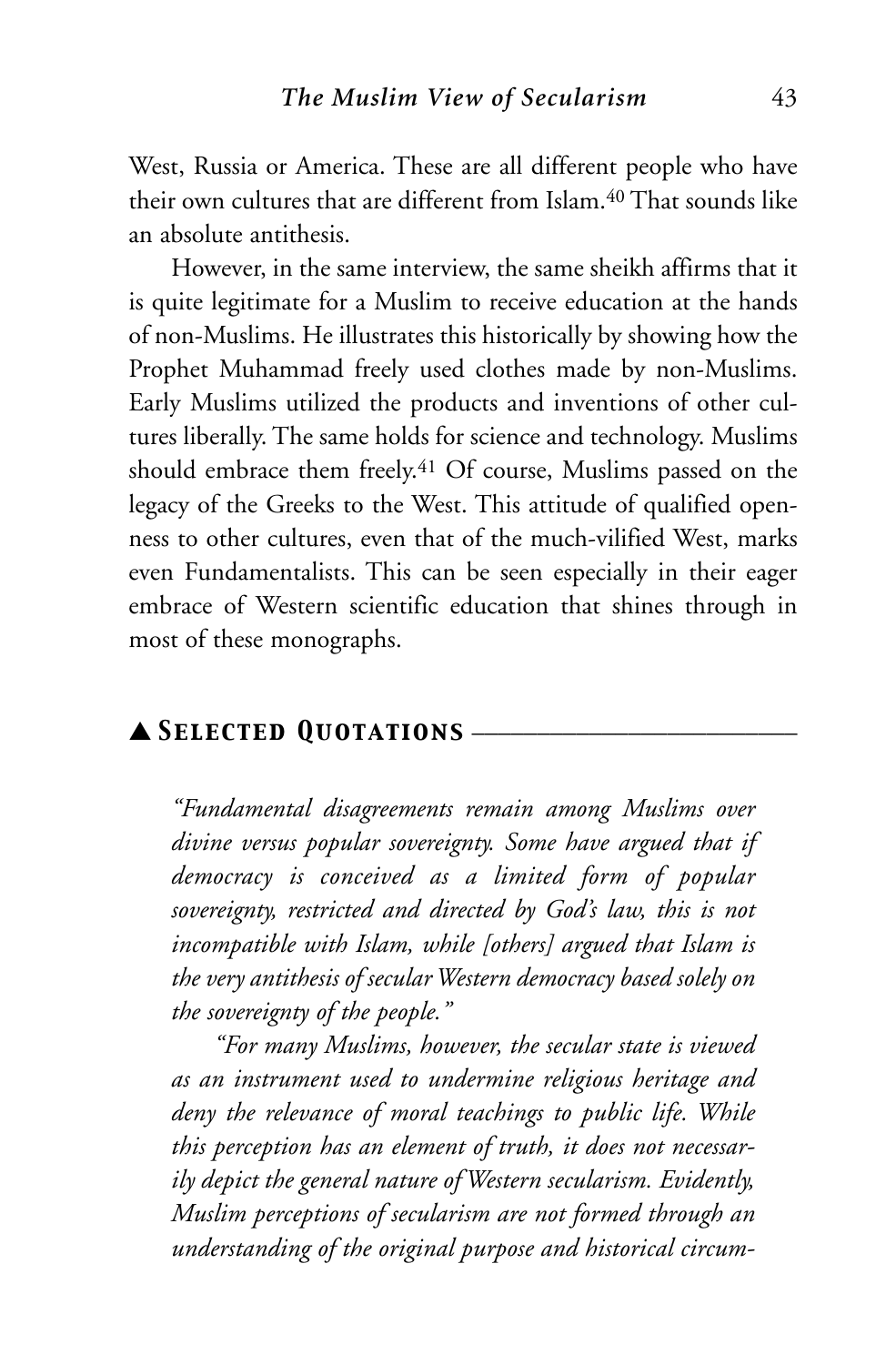*stances of Western secularism, but is influenced by the Muslim experience of secular dogmatism and the intolerance of the secular state in contemporary Muslim societies, most notably those of Turkey and many Arab and Central Asian states"*—Hussaini Abdu.42

# ▲ *Rejection of Secular Governments* \_\_\_\_\_\_\_\_

It is the firm opinion of Muslims that the Nigerian federal government as well as most state governments are grossly partial to Christians.43 This is due to colonial policies and their continuing aftermath even into the new century. The country's elite and their representatives in the government are little more than the gate men for Western interests in all sectors, whether political, economic or religious. In fact, the Muslim Student Society (MSS) lamented, "The government has been rendered toothless and helpless by the Christian Association of Nigeria (CAN) in its drive to tear the country apart through its persistent campaign of hatred and calumny against Islam and Muslims."44 This alleged government partiality is one reason Muslims have little appreciation for authority.45

But there is also the opposite reason. In the above paragraph, government is too much involved in *another* religion. There is equal rejection of government that wants to keep out of religious affairs. Mahmoud Turi, the right hand aide to El-Zakzaki, explained that the only reason his organization, the Muslim Movement, does not get along with the government is that it "shows it wants nothing to do with religion. If there is anything Islam rejects vehemently it is the separation of government from religion." Readers of Monograph Two will remember the struggles this organization has with the government and the numerous arrests and frequent imprisonment its members experience. There is indeed no love or respect lost. "Talk of separation of politics and religion is mere deceit."46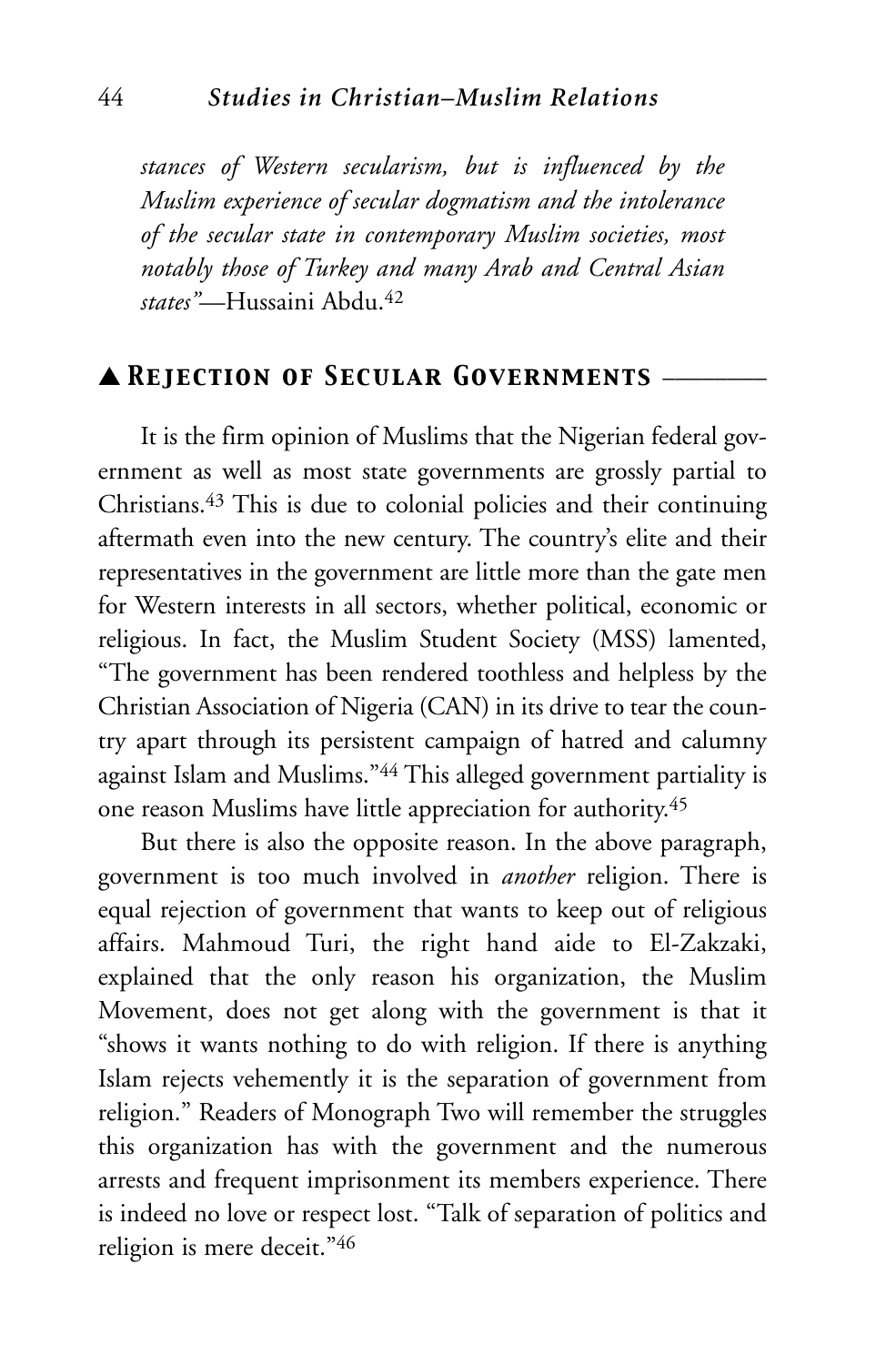Turi's master, El-Zakzaky, fired up by the Iranian overthrow of their secular government, sought to undermine government authority. He "dismissed the nation state, the flag and national anthem as manifestations of *taghut*," a human contravention of divine law. Monograph Two describes his organization's defiance of government that led to demonstrations and frequent imprisonment of El-Zakzaky and his followers. Though he rejects the frequent charge that he is Shi'ite, his ideology definitely is shaped by it. His ideology includes rejection of constituted authority that has no clear Muslim base, even if those in authority are Muslims. As Muhammed Sulaiman summarizes it, "The Movement has over the decade, remained considerably opposed to the secular state. They regard it as one that lacks political legitimacy, since it is not built on the foundation of the sharia."

Another of El-Zakzaky's disciples, Yakubu Yahaya, also discussed in Monograph Two, was sacked from the staff of the Arabic Teachers College, because he taught disobedience to and disrespect for authority. In keeping with the stance of the Muslim Movement, he, too, promoted disregard for the national anthem and the flag, because they "erode the faith of Muslims in Islam." He also encouraged students to ignore the school's routine whenever it conflicted with Muslim prayer time. He even disregarded religious authorities that issue preaching licenses by preaching without a license. Monograph Two gives an account of demonstrations he organized and that often goaded the police into violence. Many were arrested.47

Yahaya was very strong in his rejection of the Babangida government, even though the latter is a staunch Muslim. For one thing, the government rejected Yahaya and his movement by imprisoning him without just cause. In fact, the government, the judge and "everybody that had a hand in this oppression, they regret it" and "have apologized to me," he reported. They admitted that they had found no weapons on him and his followers. It is the police who are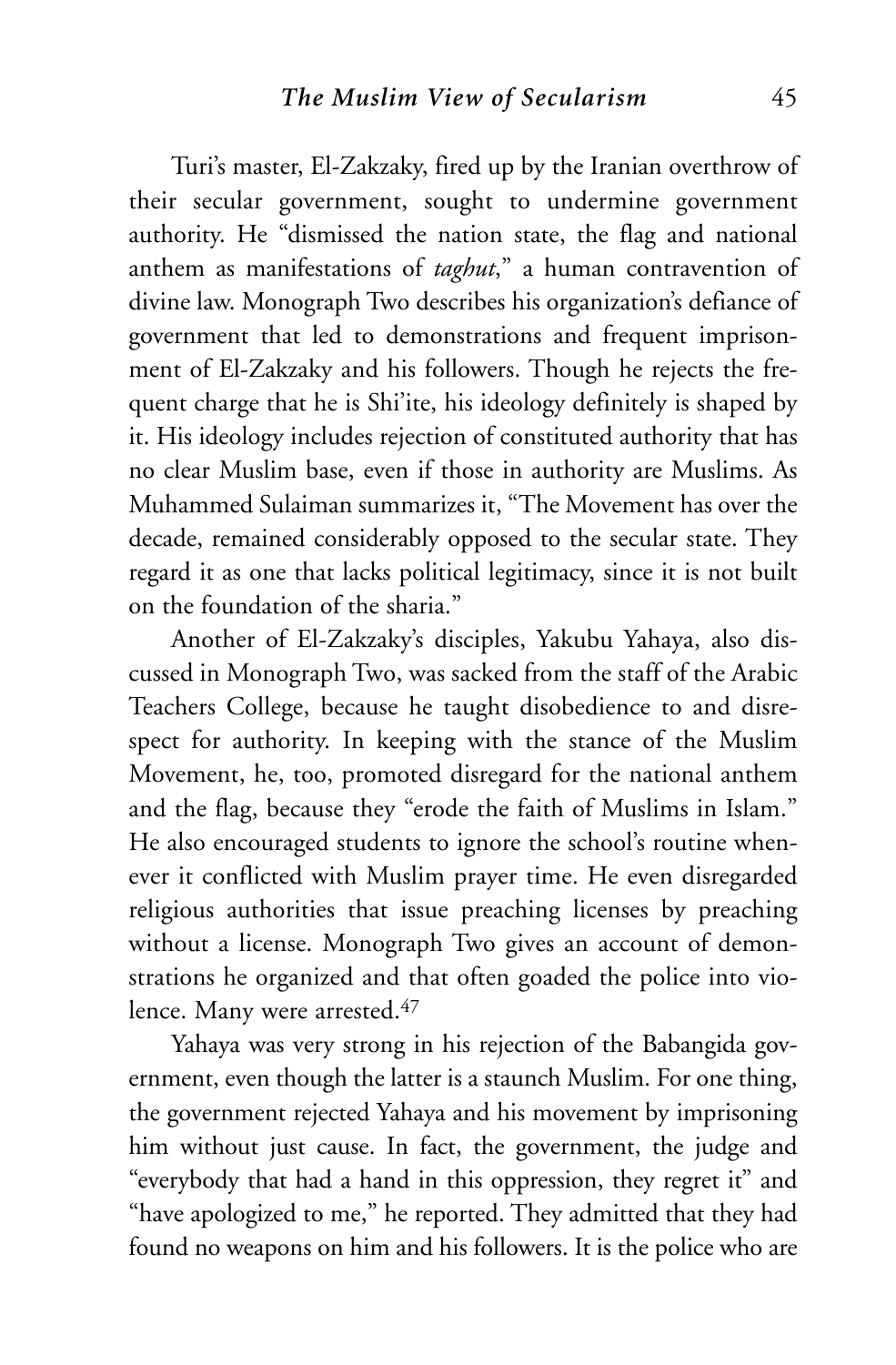the troublemakers, not his followers.<sup>48</sup> The authorities sought to "obstruct the course of this calling." He was becoming too popular with the people, "so that the government is afraid." Even when he was released, the government prevented his followers from immediately receiving him with the enthusiasm they would have shown. The government, as per Yahaya's own story, did not know how to deal with a criminal who was to be given a hero's welcome.

Yahaya's rejection of the government was a deep-seated one. Yahaya regarded the government of Babangida as a "government of satan. Government sees that the people's loyalty is with Islam, not with oppressors." Even if other Muslims were to move into power, as long as the system remains, it will be a satanic government. "Anybody who comes to rule with this system is of Satan." "Satan is anyone that is not of Allah."49 We are back in the atmosphere of the antithesis.

#### ▲ *Secular Politics* \_\_\_\_\_\_\_\_\_\_\_\_\_\_\_\_\_\_\_\_\_\_\_\_\_\_\_\_\_

Given the previous sections of this chapter, you will not expect any Muslim kudos for secular politics. Abdulsalam Ajetunmobi summarized "three basic principles" of secular politics that "are common to every practitioner around the world" since "ancient times." The reference to "ancient times" seems out of place, since Muslims generally place the beginning of secularism in a later period as seen earlier. These are the principles the West adheres to, also in its Israeli policy. I will state the principles as he sees them, followed by their Muslim counterpart:

*1.* Secular: *"Whenever the tribal, racial or national interests of a nation clash with the principles of justice, then priority and precedence must only be given to tribal, group or national interest, even if the principle of justice has to be totally torn to shreds."* Islam: *The Muslim counterpart, found in the Qur'an 5:18 is "totally different." "O you who believe, be upright for Allah,*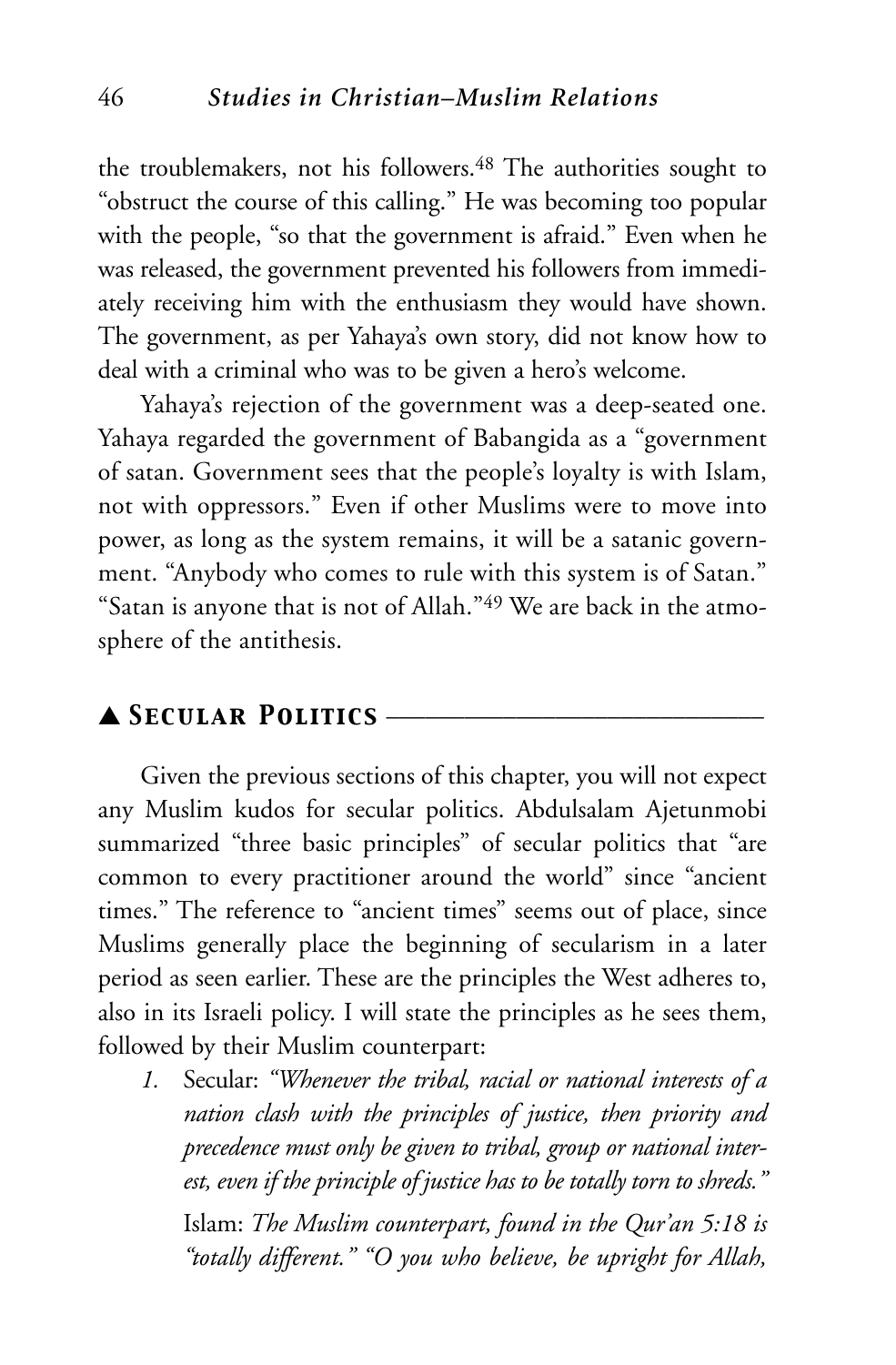*bearers of witness with justice; and let not hatred of a people incite you not to act equitably. Be just; that is nearer to observance of duty…to Allah."*

*2.* Secular: *"If you possess power and strength, then you must attain your objective through this sheer superiority of strength, since, for them, might is right. As if apart from this belief there is no other principle of fidelity existent in the world."*

Islam: *Again, it is "completely different." The Qur'an 8:42 states "Only he deserves to perish, against whom you are equipped with the criterion of truthfulness, which should also stand open as your testimony. And only he should survive, whose survival is supported by truth." In short, this is the contrast between "might is right" and "right is might."*

3. Secular: *"In order to achieve your objective, you should, without hesitation, indulge in false propaganda. This is not only permitted, but the greater the deception or falsehood, the better it serves the interest of their objective."*

Islam: *The Qur'an 22:30 states, "…so shun the filth of the idols and shun false words." 6:153—"When you speak, be just, though it be [against] a relative…."*

Ajetunmobi comments, "From the above it is crystal clear that there is a distinct difference between the Western democracy vis-à-vis its politics and Islamic statecraft." This "code of conduct" will succeed; it is "invincible." Hence, "no power on earth can eclipse the code of conduct…. So let every Muslim in his/her struggle against occupation, injustice and whatever evil on the face of the earth, revert to that code of justice, which I briefly set out above and then adopt their precept. It is certain that the evildoers will never prosper!"50

As different as Islam and secularism may seem to Ajetunmobi, Hussaini Abdu has quite a different spin: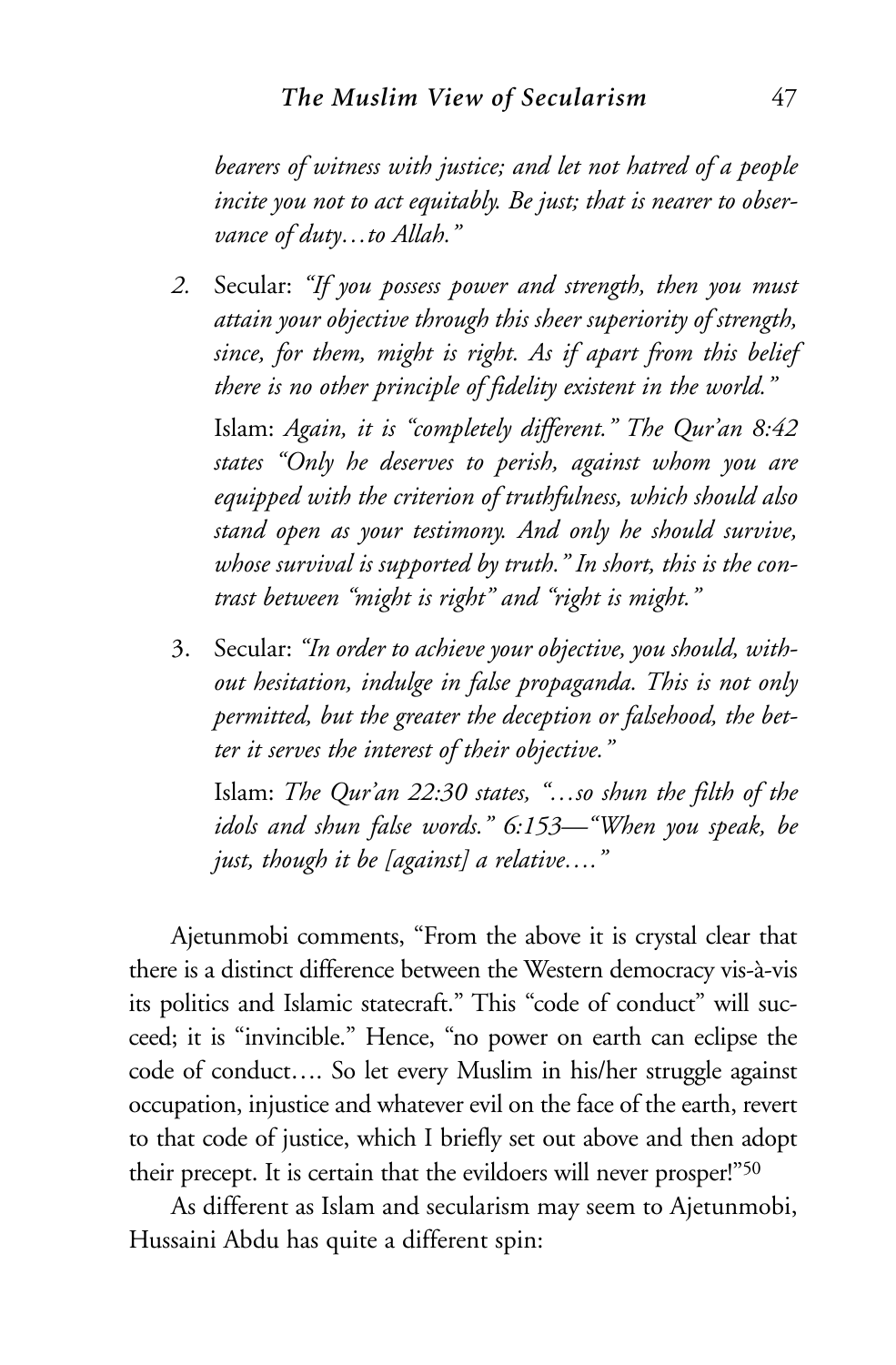*Reacting to secular dogmatism, populist Islamic groups have advanced a conception of the state that, while different in substance, is quite similar in purpose and form to the very secular state they oppose. Like Muslim secularists, Islamic populists see the state as an instrument in the hands of ruling powers for imposing particular conceptions of the world and specific values on the rest of society. They insist, therefore, that the Islamic state should be charged with the duty of imposing Islamic law on the larger society. It is, however, observed that the position of contemporary populist movements stands in direct contradiction not only to Islamic values and beliefs, but is also contrary to political practices developed in historical Muslim societies.*<sup>51</sup>

I have long been conscious of that similarity between the two world views, in spite of their antagonistic rhetoric against each other. I would go a step further by insisting that some secular models of oppressing competitive world views and conceptions are very similar to the traditional Muslim model. Both insist on the right to determine and restrict the scope of other communities. The Canadian model shares some of its features. Abdu's view is, of course, almost an affront to the Islamist community: What? A *Muslim* equating us with *infidels?!*

#### ▲ *Separation of Religion from Politics* \_\_\_\_\_

Despite the insistence on the unity of Islam with politics and state, you do also hear calls for separating religion from politics. Like Christians, Muslims are not always unanimous or consistent. Though the tone of the previous sections is representative of Nigerian Islam, when it is politically expedient, Muslim politicians, again like their Christian counterparts as I show in Monograph Five, can also push the privacy button. Massoud Oredola of the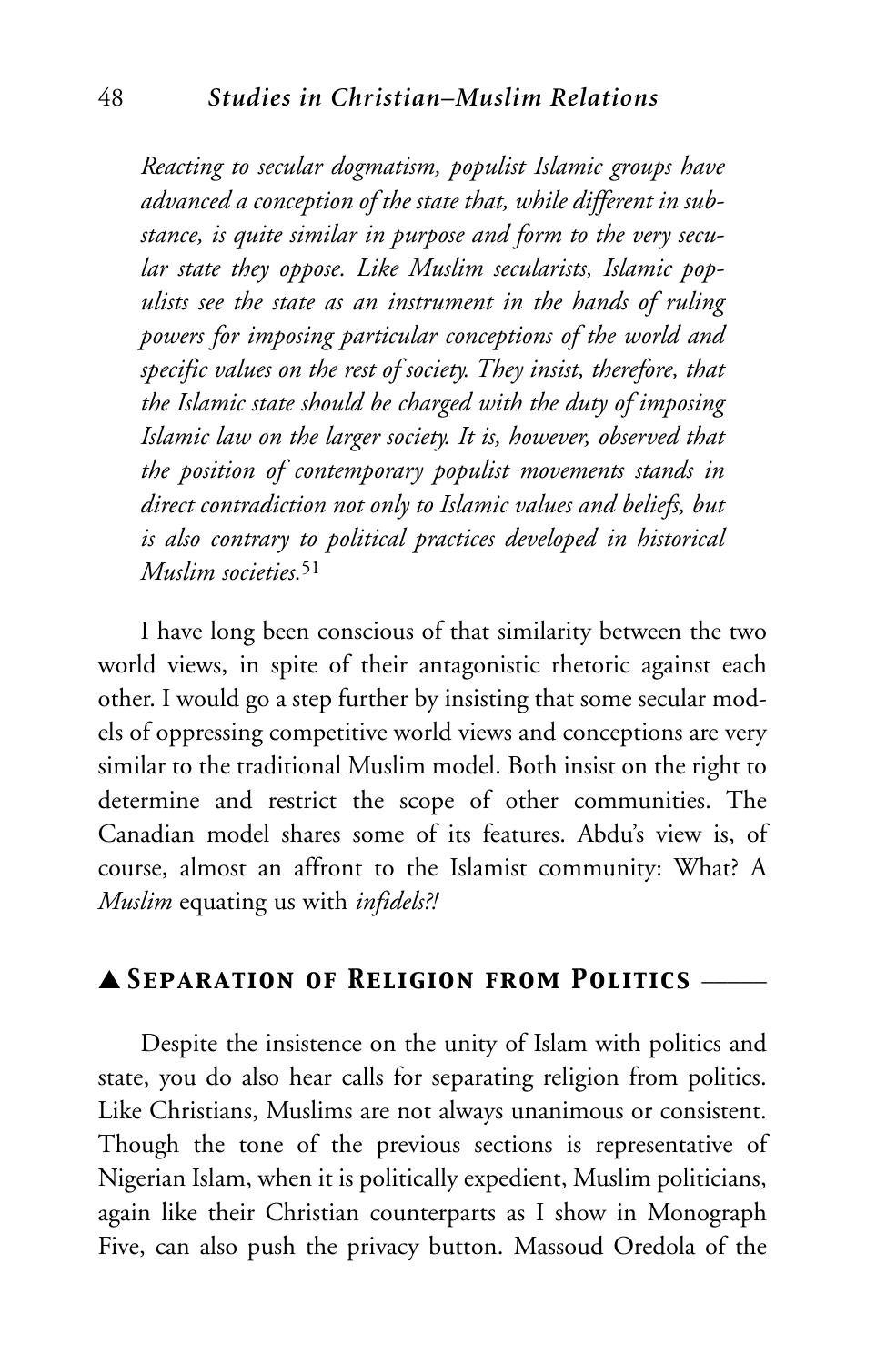Ilorin Sharia Court of Appeal, begins an article with reference to "two irreconcilables—religion and politics." In keeping with this notion, he also writes, "Religion, though private, personal and individual, serves as an avenue for collective identification."52 These are words one would not normally expect from a sharia specialist, but there they are.

The campaign for the 2003 elections was particularly characterized by calls for separation and for recognizing the potential danger of religion. The All Nigeria Peoples Party (ANPP) has for some years been burdened by an alleged statement by former Military Head of State, Muhammad Buhari, ANPP presidential candidate in 2003, that Muslims should vote only for a Muslim president. The controversy as to whether he really said that raged on throughout the campaign and has never been settled. Here is the relevant section of his speech translated from Hausa by Musa Umar Kazaure:

*Make sure you do not listen to a person who will use his position or money to influence you to vote those who will not support your stand on your religion.*

*So ensure that you vote only those who will fight your cause. A Sokoto man must not be president. A Borno man must not be president. A Kano man must not be president. If the Muslims are united here and in the South-West states where Muslims are in the majority, I am sure we can get a Muslim or good Muslims that will rule this country. That is the best thing for us. You must vote somebody who will protect your religion and dignity. If you allow exploiters of religion and your dignity to install a president and continue ruling this country, then know that they will turn us into their labourers and there is nothing we can do about it. This is the greatest challenge before us and I urge you to enlighten all Muslims on this wherever they are in Nigeria.*<sup>53</sup>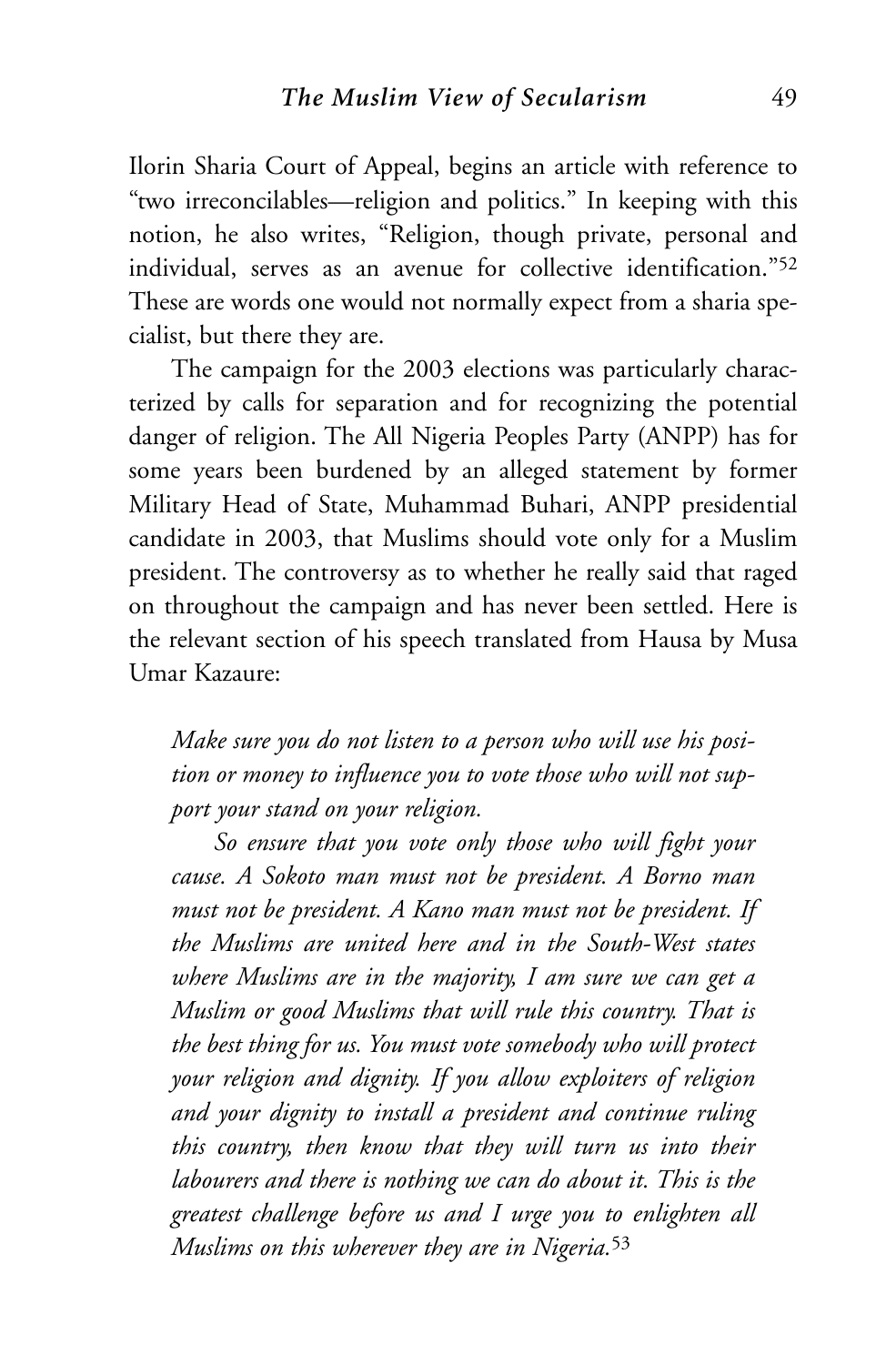In 2003 this statement was still called "the albatross of sharia and religion which still hangs on the head of General Buhari" and the entire party. It still needed frequent explaining (away?).54 The problem was one of political manipulation of religion, a sacrilegious use of religion and abuse of religion, all of which go against the grain of religion itself.

ANPP spokesmen throughout the campaign sought to overcome that "albatross" by separating religion from politics. Yahya Abubakar, competing for the presidential nomination of his religiously-mixed party, rejected the suggestion by a journalist that his party was a Muslim party. Recognizing that it would hurt his party and his chances—for it to be labeled Muslim, he responded "I don't think we should begin to focus on what is not. Religion, as far as some of us are concerned, is a private affair. It's something between you and your God; and not something to be used divisively."55

Yerima Sani, the Zamfara governor who inaugurated the new sharia era, is a member of the ANPP. Even he called for such separation only one day after Abubakar's statement. Journalist Ali M. Ali reported that the governor "has refuted allegations that he mixes politics with religion." Sani had explained "that at no time did he mix politics with religion, that his political party, the ANPP, draws its membership from across the two major religions in the country."56 These are surely unexpected statements from this sharia warrior, but it is not the only time he has surprised us. At a time when practically all Muslim leaders insist that Nigeria is multi-religious, not secular, he is quoted as affirming that Nigeria is a secular state!57 The lingering effect of the Buhari controversy on the ANPP was damaging and is a major reason this call for separation became a party line. Christian members of the same party made the same disclaimer, as we will see in the next monograph.

Shehu Shagari, a native of Sokoto state and a former civilian President, "deplored canvassing of religious issues by politicians." It was not practised during his time, he declared, thus criticising his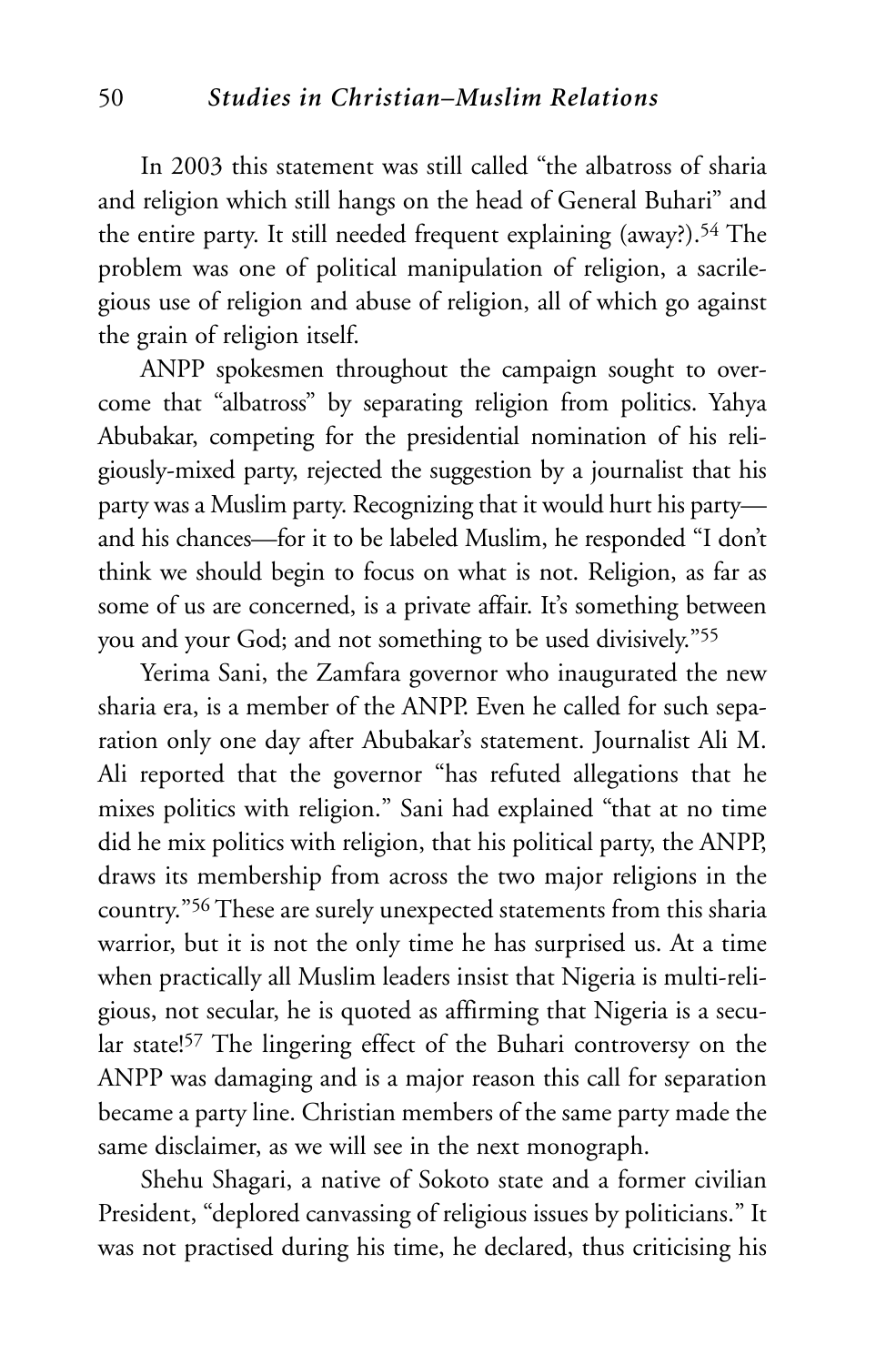fellow Sokotonian, Alhaji Bafarawa, who ran as a gubernatorial candidate in Sokoto State. The candidate was said to be "street smart and politically astute" and accused of bringing religion into the picture. However, Bafarawa denied the charge and "blamed the media for casting his party in a religious light." Nevertheless, he allegedly "urged the people to vote for *maisalla,*" a Muslim.58

As un-Islamic as these calls for separation sound, it was not new to the recent election campaigns. You will see later in this monograph that already during the 1970s, a Muslim stalwart like Lateef Adegbite, later to become Secretary to the Nigerian Supreme Council of Islamic Affairs, objected to a move to return confiscated mission schools to their original owners. He objected precisely because he viewed this as a "manifestation of religious politics," something he could not approve. In fact, during the presidential campaign of 2002-2003 this separation was a common theme among politicians of both faiths and of all parties, including, as we will see in Monograph Five, President Obasanjo.<sup>59</sup> It is also there that you will find a more basic explanation for this tendency.

There was still another reason for separation. Alhaji Mohammed Bate, the Bauchi State Commissioner of Police, "warned religious leaders to make a distinction between politics and religion, and to desist from using the platform of religion to instigate crises in the state."60 The motive for this Muslim's call for separation is clear.

That this general concern among Muslims had a basis in fact becomes clear from Mallam Shehu Sani, President of the Kadunabased Civil Rights Congress, who complained that "religious sentiments have dominated political campaigns," a development that "portended grave dangers for the nation's democracy."

He further explained,

*It is unfortunate that wherever we go, we have been faced with the stark reality—people are not interested in your elec-*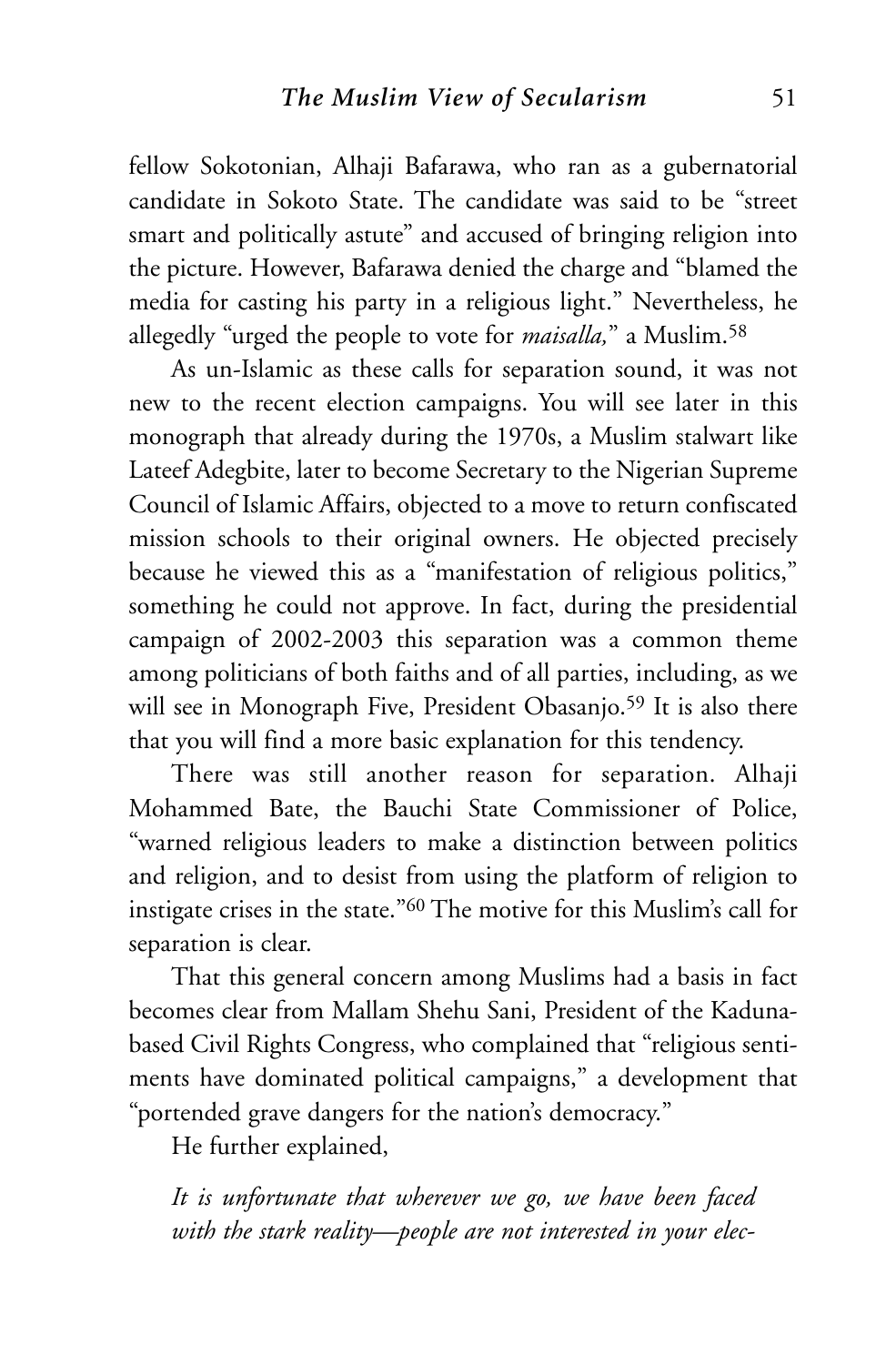*toral promises, they are not interested in your capability to bring about the necessary change. The first question they ask you is, "What is your religion?" One of the greatest problems in the campaign and politics in Kaduna State is the high level of religious sentiments of the people.*

You may be curious as to how this heightened interest in religion came about. Shehu Sani's explanation is that "most of the governors in northern Nigeria are exploiting religious sentiments to whip their people into line. They use religion to misinform the people, they use religion to neutralise resistance, they use religion to justify injustice and they use religion to bring about division among the people." Sani decided to stand for election in order "to rescue the sliding democratic process."61

## ▲ *The Hijab Controversy in the West* \_\_\_\_\_\_\_\_

Nigerian Muslims are aware of developments abroad. They are familiar with the battle over the *hijab* or head scarf that has developed in some Western countries, but especially in France. Ajetunmobi's comments on this situation portray a deep awareness of the true nature of secularism. His analysis of this faith is very similar to that developed in the Kuyperian Reformed or Neo-Calvinist tradition that is explained in Volume Five. His comments are too short to rate an appendix, but I can hardly improve on his challenge to the French. Hence I describe his view extensively in the next few paragraphs.

Ajetunmobi indicates that French secularism stripped itself bare naked in public in its hysterical objections to the *hijab.* "French secularism clearly permits thong underwear, stiletto heels, tattooed breasts and buttocks, but regards religious iconographies as objectionable symbols of social disharmony and disunity. What becomes of the principle of mutual exchange of advantages or privileges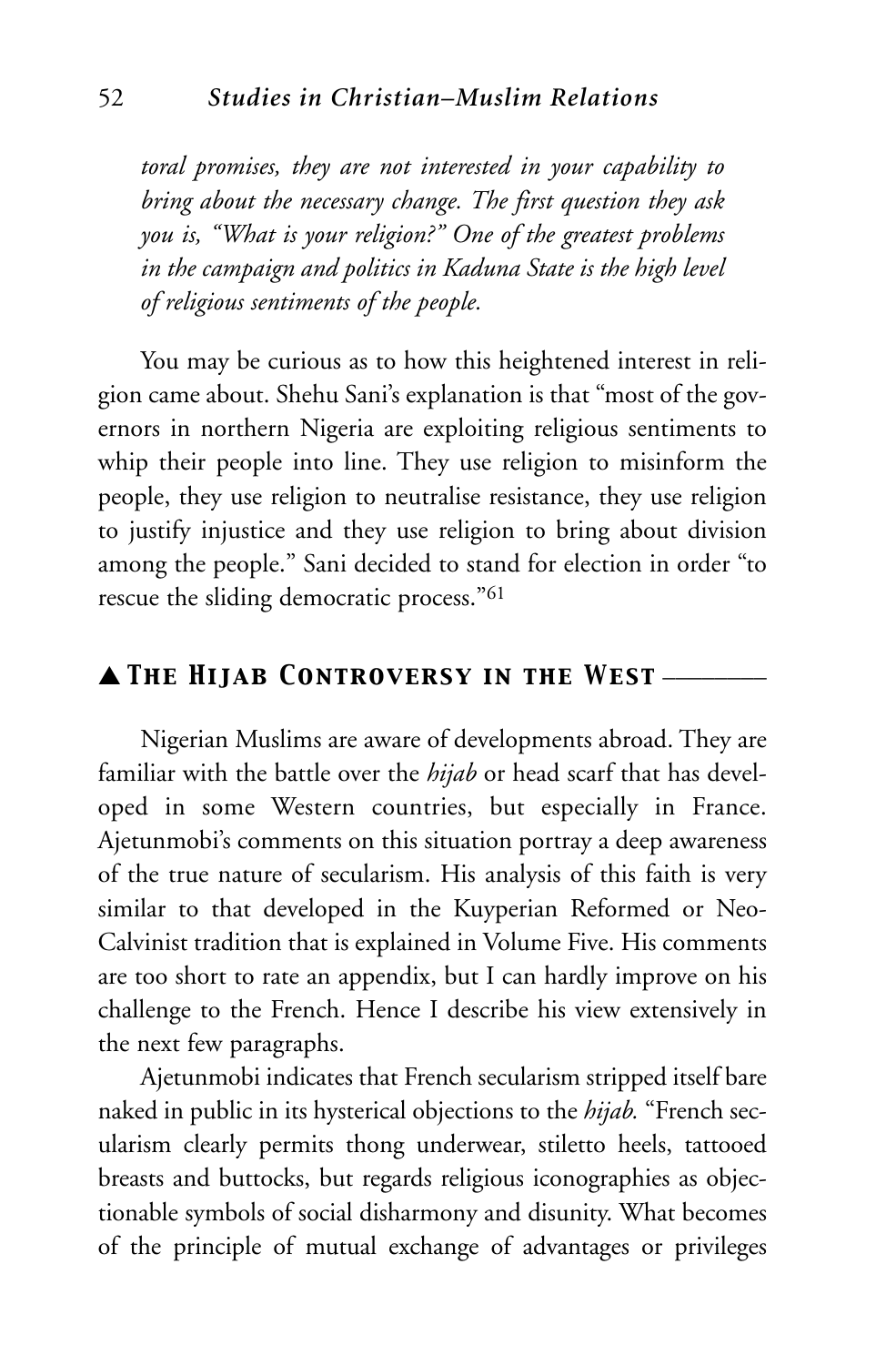between people in a supposedly liberal secular state?" he asked. Can someone please "explain how the use of head scarf and any other religious symbol will impinge upon the rights of wearers of stiletto heels, etc., mentioned above? The right to differ is one of the greatest of social virtues." "By respecting the free will of others to choose how they want to live their lives, we best protect our own."

Secularism, Ajetunmobi goes on, may be a "negation of God," but it actually is also a religion. He summarizes the six characteristics of religion as outlined in the *Encyclopaedia of Philosophy* and concludes that on that basis secularism is a religion. President Chirac has said that the *hijab* "cannot be tolerated" or allowed to challenge "the principles of the republic." This means that "the secular laws and principles are sacred to him." And so, Ajetunmobi continues, "secularism becomes the religion of a secular state." And then comes the clincher: "If President Chirac's belief in secularism would be meaningless unless he abides by its principles, so also will Muslim beliefs be meaningless if the head scarf they regard as a divine obligation is banned." In addition, the French policy of keeping public institutions "only secular to the detriment of nonsecular principles violates the United Nations' (UN) cherished freedom of religion and right to education as protected by many international documents." He then proceeds to quote from a number of internationally adopted freedom and rights documents to drive his point home forcefully. Everyone has "the right to freedom of thought, conscience and religion," including freedom of religious choice, both individually and in community, privately and publicly and "to manifest his religion or belief in worship, observance, practice and teaching."

This freedom also extends to education. Remember: the French issue is about dress at public schools. Parents have the right to determine the direction of the education of their children. Children have the right to an education for "responsible life in a free society, in the spirit of understanding, peace, tolerance, equality of sexes, and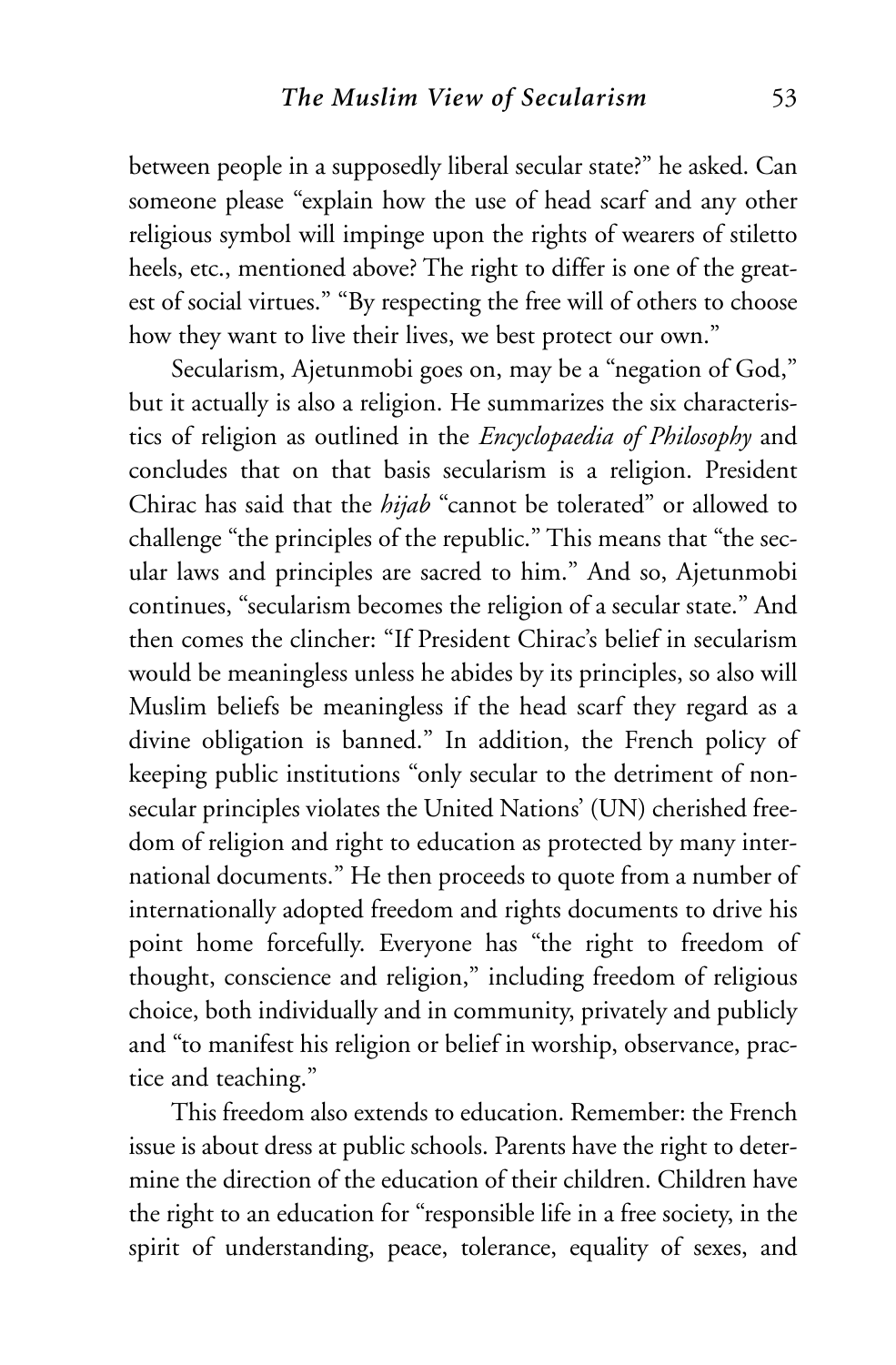friendship among all peoples, ethnic, national and religious groups and persons of indigenous origin." A child is "not to be denied the right…to enjoy his or her own culture, to profess and practice his or her own religion, or to use his or her own language."

Ajetunmobi's last paragraph goes as follows:

*That there are extremists at one end of the spectrum in many faiths and many movements is a fact of life. Much as terrorists have acted in the name of Islam, fundamentalist Christians have also been linked to bombings at abortion clinics and murders of abortion doctors too. They have all done these deeds in the name of their respective religions. In the case of Christians, however, no one has yet suggested that nuns be forced to wear conventional western garb or that teachers be prohibited from wearing a crucifix because of the excesses of a segment of the Christian faith. Therefore, to tar all practitioners of a faith with the same brush would be definitive bigotry. [Non-Muslims] should appreciate that secular systems are devised to bring about the public disappearance of other religions. For, while no sincere adherent of other regular religions would seek to dictate or impose their precepts on nonbelievers, secularists are keen to tell people of all faiths what they should believe and how they should express it. Is secularism not worse than other religions?*

That pretty well sums up the majority Muslim opinion on secularism. Indeed France has done Muslims—and the rest of us—a real favour in exposing the Achilles' heel of secularism and by stripping it bare for all to see. The French fearful restriction on the head scarf is a far cry from the "liberty, equality and fraternity" it unleashed on the world at the end of the 18th century—or is it? Could it be that the original implicit definitions of these key terms were too narrow to accommodate the multi-religio-cultural situation of today? Islam is often accused of intolerance by the West, but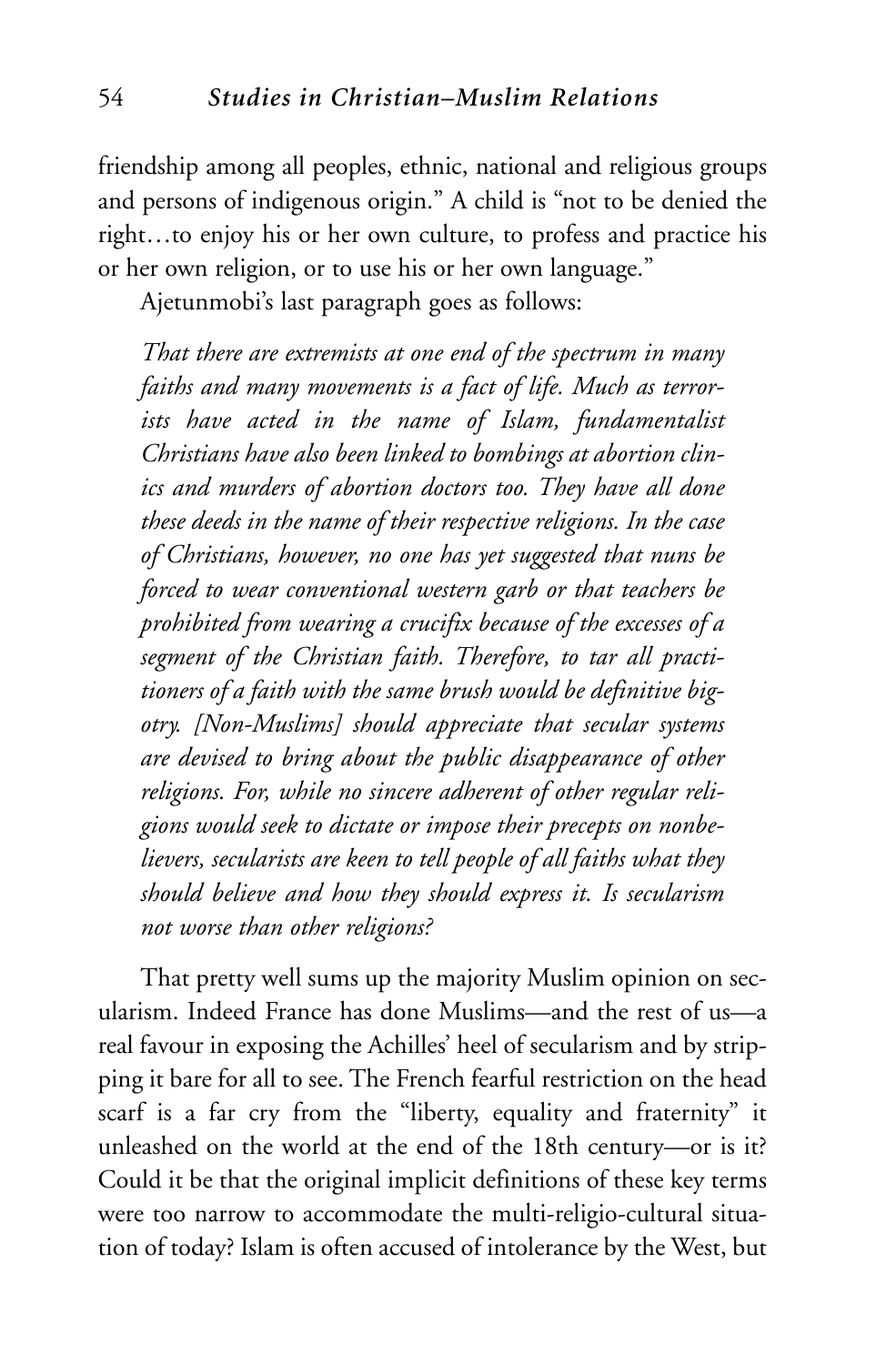what are we to say of the French—and the Germans and Danish all of whom have legislated against the *hijab?*<sup>62</sup>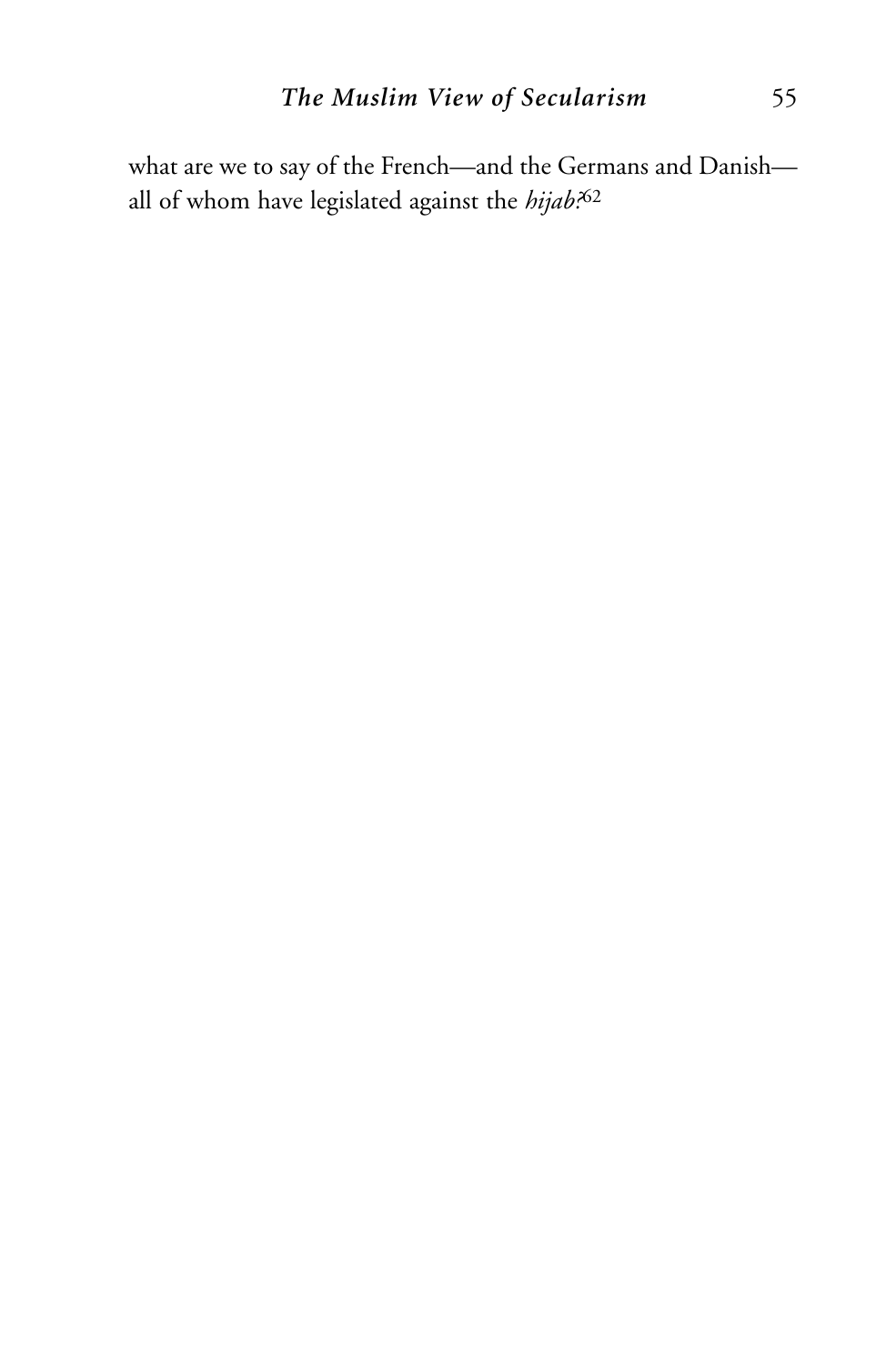## ▲ *Notes* \_\_\_\_\_\_\_\_\_\_\_\_\_\_\_\_\_\_\_\_\_\_\_\_\_\_\_\_\_\_\_\_\_\_\_\_\_\_\_\_\_\_

<sup>1</sup> K. Balogun, 1986, pp. 59-61.

2 *Shariah in Nigeria,* pp. 3, 5-7. *Sharia in the Press,* pp. 13, 134- 135, 400.

3 I. Sulaiman's name, both first and last, has variant spellings. I will stick to this one. He holds prestigious positions. He is/was Director of the Centre for Islamic and Legal Studies as well as a member of the Council of Ulama (I. Umar, 2 Nov/99).

4 I. Sulaiman, 5 Dec/93; Mar/86, p. 3.

5 M. Sulaiman, 1988*,* pp. 81, 83-84.

6 See entry "*Nasiha"* in the bibliography.

7 Original Hausa: "*sekkulanci, (wato tafarkin raba addini da siyasa)."* In my Hausa-language publications I use my very own neologism for "secularism": "*biyuntaka*," meaning "two-ness" ("*biyu"* means "two") or "dualism," the term used in Neo-Calvinist philosophy to refer to the major characteristic of secularism, namely, to divide life into the two realms of the "sacred" and the "worldly." The term was modeled after the Hausa term for "unity," "*dayantaka*" ("*daya"* means "one") and utilizes the recognized device of attaching the suffix "n-taka" to create abstract nouns. The advantage of my term is that it has a natural base in the language.

8 *Nasiha*, p. 33. Original Hausa: *"Sekkulanci a takaice shi ne: (1) A ba shugaban coci damar ya fice daga cocin, ya bar addini ya sakata ya wala;* (2) *Ko a yi wa majami'a (coci) kwace musamman ma dai gwamnati, kamar a karbe makarantunsu ko asibitoci; (3) Ko rayuwar jama'a ta kasance ba addini ne ke tafiyar da ita ba, wato ba ruwansu da addini."*

9 A. Yadudu, 7 Apr/89.

10 H. Hassan, 15 Feb/91.

11 *Nasiha*, p. 27. For another Muslim discussion on democracy, see Shittu, p. 40.

12 *NN*, 8 Dec/99.

13 *NN*, 13 Dec/99.

14 *Nasiha*, pp. 26-27. English translation: "Religion and politics have nothing to do with each other." "Non-Muslims and their laws have paganized in that they separate religion from the rest of human affairs."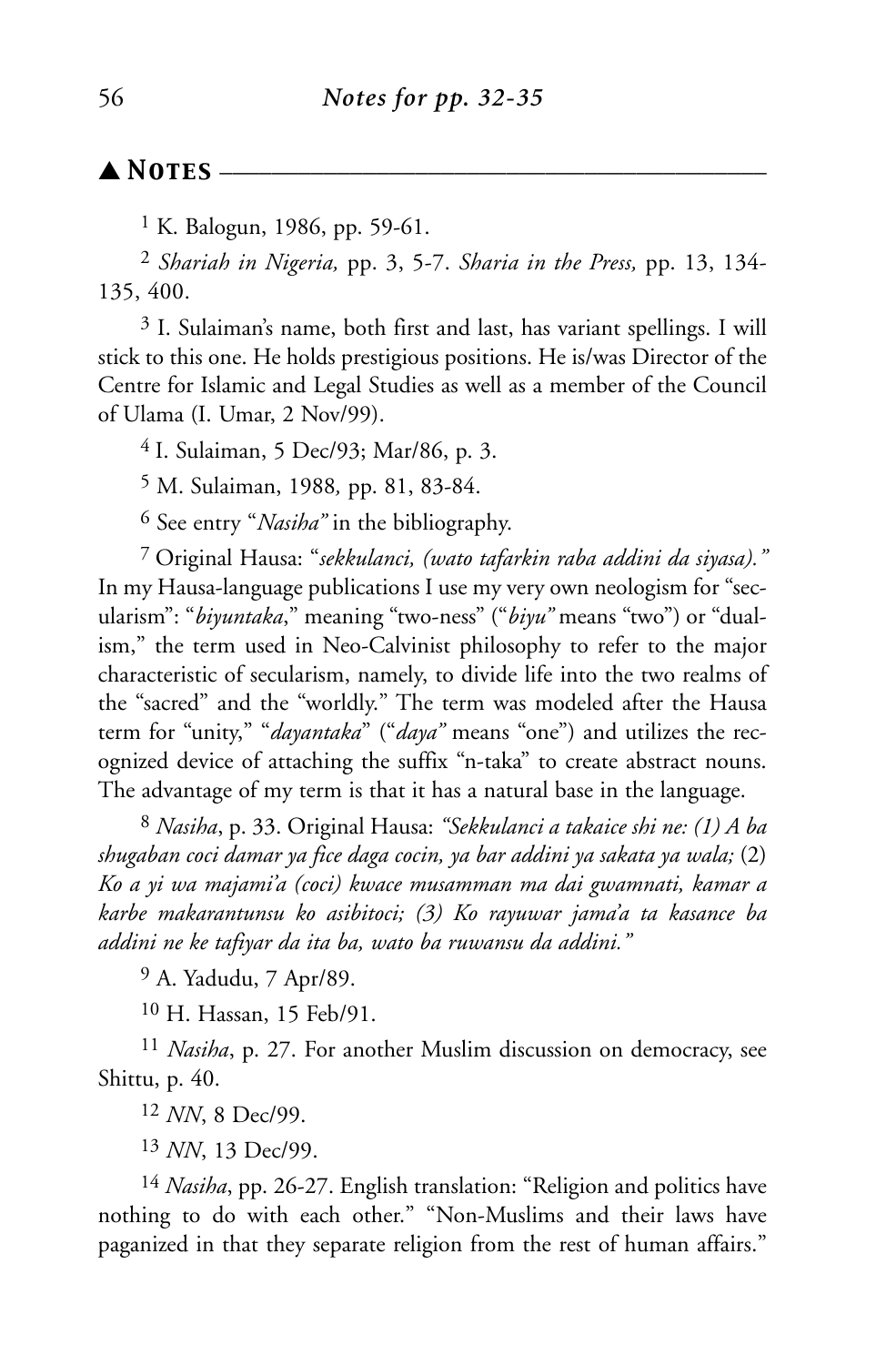"Christians have placed a blockage between the affairs of the world and those of the next. For them, religion is one thing, while the daily human concerns are something different. Fancy that! Thus you do not talk of religion unless you are going to prayers."

15 *Nasiha,* p. 38. Original Hausa: "*Sekkulanci Kishiyar Musulunci ne. Kishiyar Addininmu ne."*

16 Ado-Kurawa, *Sharia and the Press,* p. 143; *Sharia in Nigeria*, p. 18. The *hijab* controversy in France in 2003 is a clear indication of how strongly France wants to maintain its secular traditions. It is doing so on basis of flimsy excuses and clearly exposes the fragile foundation of its secular faith/world view.

<sup>17</sup> Neo-colonialism, like its predecessor, colonialism, and its successor, globalism, are all identified as tools of secularism as will be seen in detail below.

18 *SNN*, 5 Dec/93, pp. 4, 13-14; *SNN,* 14 Aug/199…[exact date illegible], p. 3. *Political Future*, p. 2. Rashid, p. 53. It is interesting to compare this expectation to a similar one by the Christian activist, A. Kuyper, in Bratt, pp. 181-182.

19 R. Abubakre, "Islamic Nostrum," p. 4.

20 T.El-Miskin, p. 7. Appendix 2.

21 H. Askari, 1979, pp. 103, 165.

22 B.Tofa, 10 Mar/89.

23 I. Avagi, 22 Dec/95. Appendix 4.

24 Appendix 1.

25 A. Bello, "The Islamic Movement," p. 1. The challenge for Muslims is, of course, the same as for all other religions, namely to learn to become at least somewhat comfortable in a multi-religious situation, at least tolerate it and live with it without necessarily liking it or agreeing with it. It has become as inescapable a reality as sunshine and rain. For Bello to expect Islam to maintain or create a situation where it is wholly comfortable is unrealistic in this siutation. Islam will have to prove its mettle *in* this new reality, not *against* it.

26 M. Sulaiman, p. 83.

27 Ado-Kurawa, *Shariah,* pp. 10, 12. The first of the above two quotations is only partially original with Ado-Kurawa, because he, in turn, quoted from D. Yahya.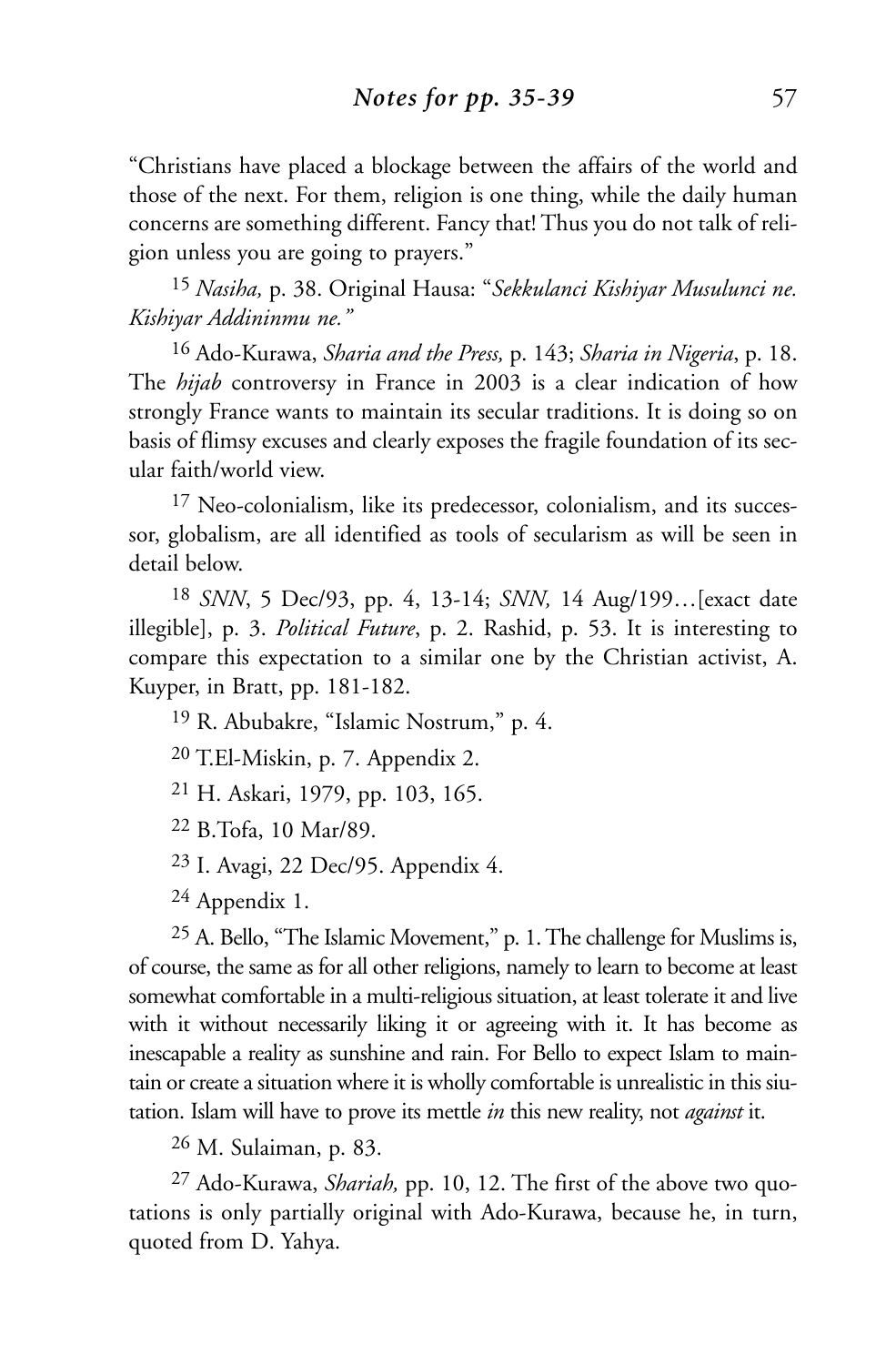28 I. Ado-Kurawa, *Shariah in Nigeria*, p. 14.

29 I. Sulaiman, 1983, pp. 19-22.

30 R. Shittu, pp. 48-49.

<sup>31</sup> One interesting characteristic of the Islamic Movement is that at one time an estimated 80 per cent of the members had not gone beyond primary school [M. D. Sulaiman, p. 12]. To the contrary, Western reports on the global wing of extreme Fundamentalists that end up in terrorism have it that its members tend to be highly educated and technically inclined (D. Pipes, Dec/95, pp. 3-6).

32 M. D. Sulaiman, 1992, pp. 5-6.

33 B. Tofa, 10 Mar/89.

34 Y. Hadeijia, *NN,* 8 Dec/99.

35 R. Shittu, pp. 27-31.

36 *AM*, 16 Feb/2000.

37 S. Babadoko, *DT*, 29 Apr/2004.

38 M. T. Ladan, 27 Jan/89. Appendix 12.

39 I. Sulaiman, 2 Nov/99.

40 *Nasiha*, p. 24. Original Hausa: "…*ba a neman komi daga wata doka ko wata al'umma. Musulmi ba ruwansa da bin ra'ayin mutanen Gabas ko na Yamma; ba ruwansa da bin hanyar rayuwar mutanen Rasha ko Amerika. Wadannan duk wasu al'ummomi ne masu tsari da hanyar rayuwa dabam da ta Musulmi."*

41 *Nasiha*, pp. 22-23. Original Hausa: *"Samun ilimi a hannun wadanda ba Musulmi ba, ba wani abu ba ne, in mun koma ga tarihim Musulunci. A zamanin Annabi (S.A.W.) yawancin tufafin da ake amfani da su na kasar Yamen da Rarisa da Sham ne. Amma Annabi bai ce kada a yi amfani da su ba. Watau dai tunanin wasu ne muka dauka muka yi amfani da shi." "To, ni (ma) ina ganin bai kamata Musulmi su yi kyamar fannonin kimiya da kuma kowane irin fanni na fasaha ba."*

42 H. Abdu, 7 Mar/2003. Appendix 23 in *Companion CD-ROM.*

<sup>43</sup> This has been adequately dealt with in Monograph Two. Of course, Christians constantly fault the government for being pro-Islam, as shown in Monograph 3.

44 I. I. Bello, 2 Dec/88.